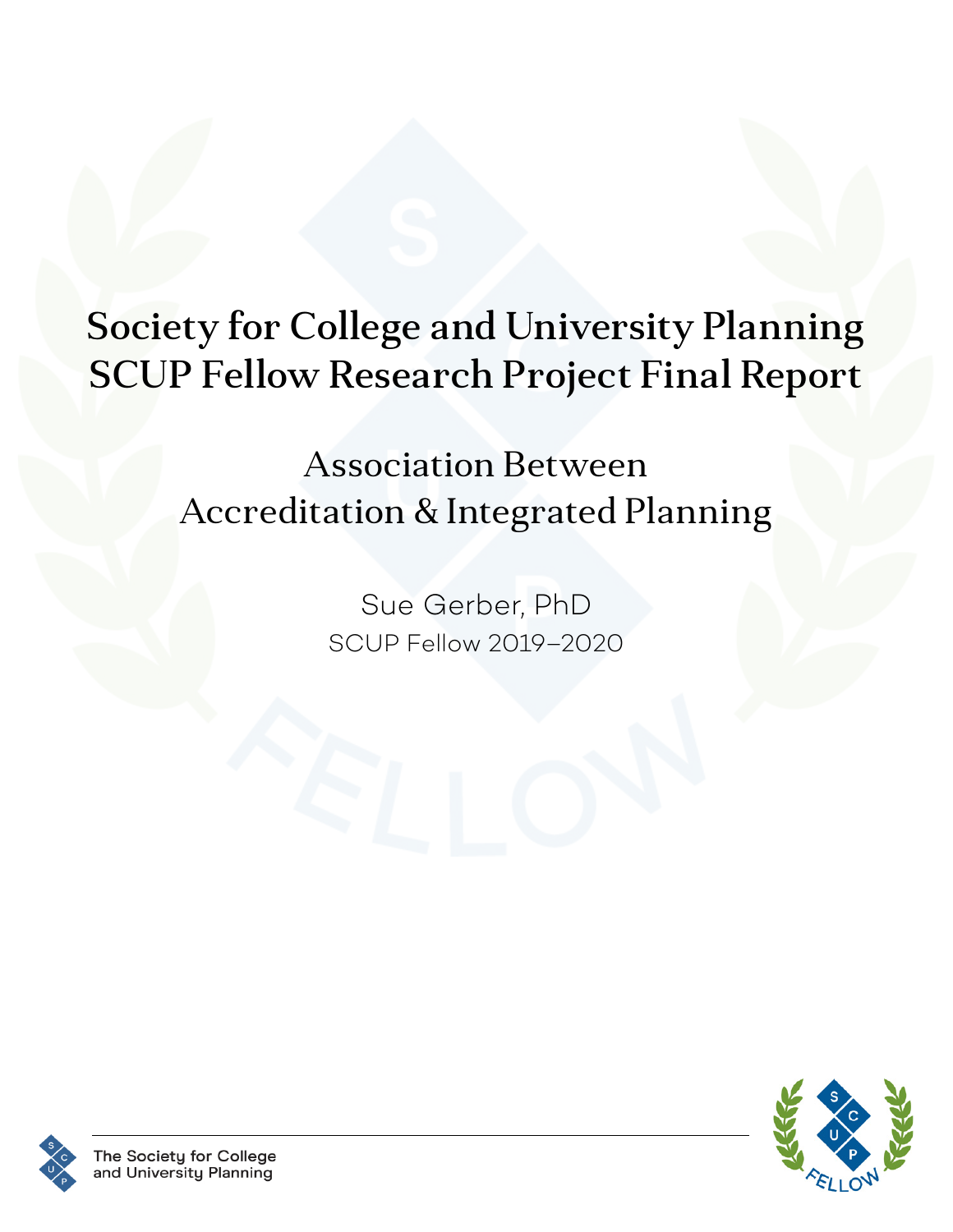#### Society for College and University Planning SCUP Fellow Research Project Final Report

#### Association Between Accreditation & Integrated Planning

Sue Gerber, PhD, SCUP Fellow 2019–2020 Society for College and University Planning [www.scup.org](http://www.scup.org) © 2021 by the Society for College and University Planning All rights reserved. Published 2021

#### ABOUT THE SOCIETY FOR COLLEGE AND UNIVERSITY PLANNING (SCUP)

At SCUP, we believe that by uniting higher education leaders, we can meet the rapid pace of change and competition, advancing each institution as it shapes and defines its future. Through connection, learning, and expanded conversation, we help create integrated planning solutions that will unleash the promise and potential of higher education.

Our community includes colleges and universities (two-year, four-year, liberal arts, doctoral-granting research institutions, public, private, for-profit, and private sector). Individuals we serve include planning leaders with institution-wide responsibilities, such as presidents, provosts, and other senior roles, to those who are in the trenches, such as chairs, directors, and managers.

#### WHAT IS INTEGRATED PLANNING?

Integrated planning is a sustainable approach to planning that builds relationships, aligns the organization, and emphasizes preparedness for change.



i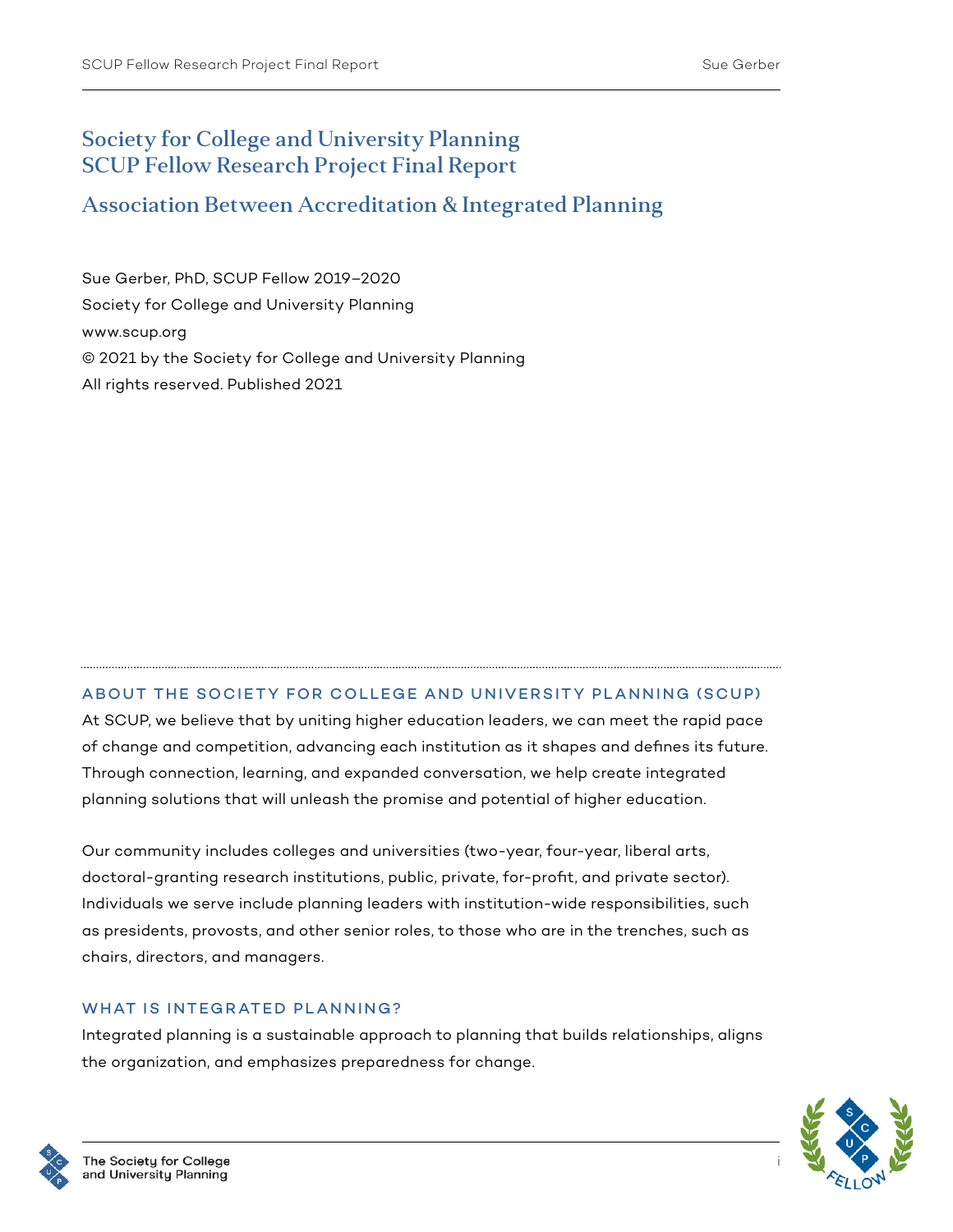# **Table of Contents**

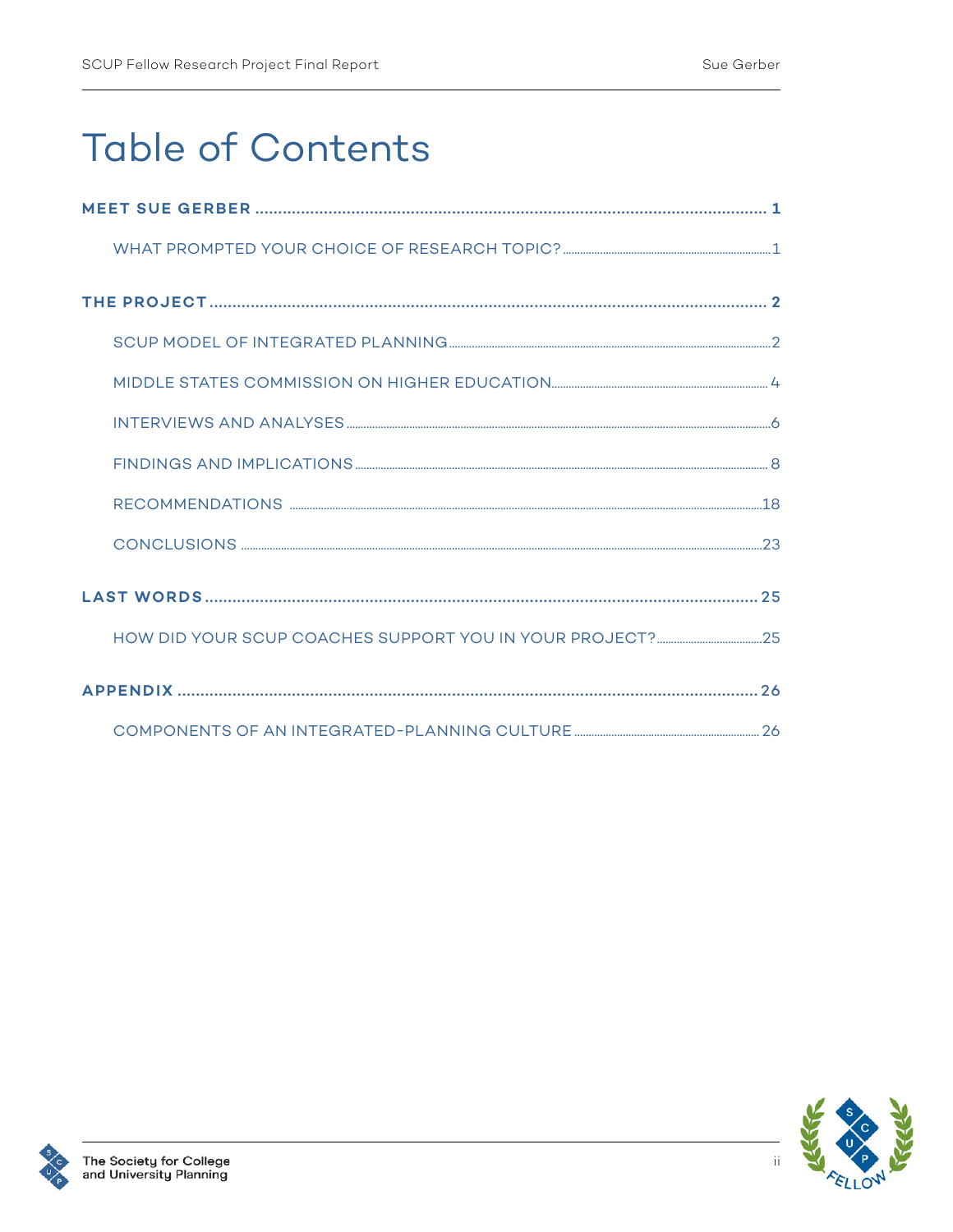## Society for College and University Planning SCUP Fellow Research Project Final Report

## Association Between Accreditation & Integrated Planning

Sue Gerber, PhD, SCUP Fellow 2019–2020

### MEET SUE GERBER



Sue Gerber, PhD, is associate vice president of Institutional Effectiveness at New Jersey City University. In that role, she oversees accreditation, assessment, strategic planning implementation, institutional research, and policy renewal process on campus. She works closely with the president and her senior advisors to enhance alignment of these processes in service of the institution's educational mission and in its context as a Hispanic Serving Institution enrolling primarily first-generation students.

#### WHAT PROMPTED YOUR CHOICE OF RESEARCH TOPIC?

The germ of the idea for my project came at a SCUP conference. I noticed that the sessions I attended on integrated planning emphasized an ethos—a way of being over practical or concrete activities. The reverse seemed to be the case for sessions focused on accreditation. In part because New Jersey City University (NJCU) was preparing its Middle States Commission on Higher Education (MSCHE) self-study at the time, I became intrigued by the ways that accreditation could facilitate a shift toward more integrated planning. The SCUP Fellow Research Project allowed me to explore this idea, learn from the perspectives of accreditation vice presidents and institutional accreditation liaison officers, and hopefully contribute something to the field.



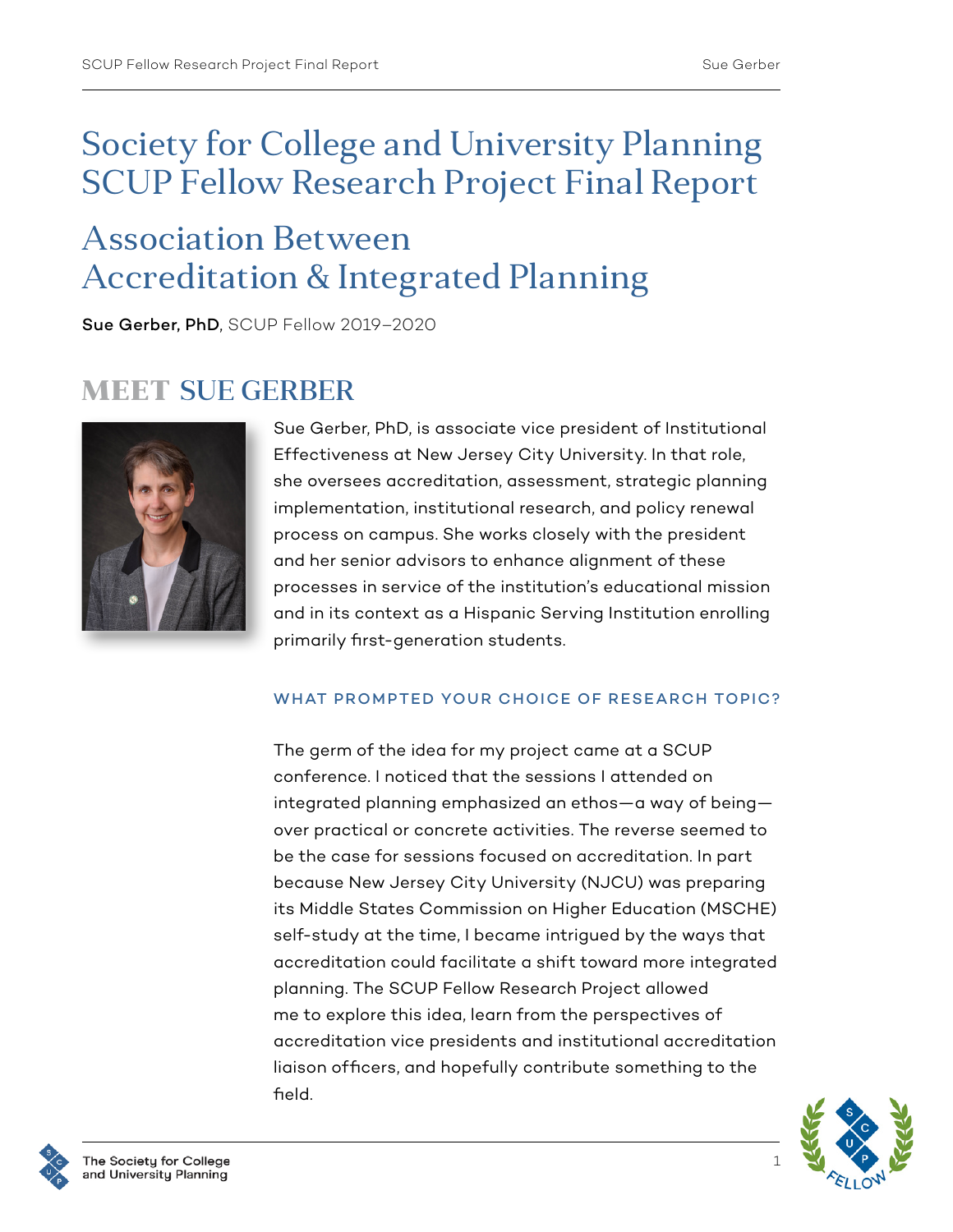## THE PROJECT

This project explores the relationship between integrated planning and accreditation requirements. It is a case study that focuses on one accreditor, the Middle States Commission on Higher Education (MSCHE), and was conducted with the Commission's assistance. This research examines the perspectives of both the Commission and its member institutions. The key questions addressed in this project included:

- What are the Commission's expectations for member institutions around integrated planning?
- How are member institutions engaged in planning? What do they perceive as MSCHE's role?
- How are perceptions and actions around planning consistent with SCUP's culture of integrated planning definition and the maturity model?
- What role can institutions, MSCHE, and SCUP play in furthering development of an integrated planning culture on campuses?

It is anticipated that the results of this research can be used by member institutions, MSCHE, and SCUP.

#### SCUP MODEL OF INTEGRATED PLANNING

The SCUP model of integrated planning serves as the analytical framework for this project. Emphasis was placed on the definition, the components of an integrated planning culture, and the integrated planning maturity model. The detailed framework is included in the appendix. Key elements relevant to this project are summarized below.

SCUP defines integrated planning as: a sustainable approach to planning that builds relationships, aligns the organization, and emphasizes preparedness for change. This definition highlights the four components (of the 12) of an integratedplanning culture that are considered most vital: sustainability, relationships, alignment, and preparedness for change. The integrated planning maturity model (following) presents stages of development—from chaotic to optimized—for each of the four components.



 $\mathcal{P}$ 

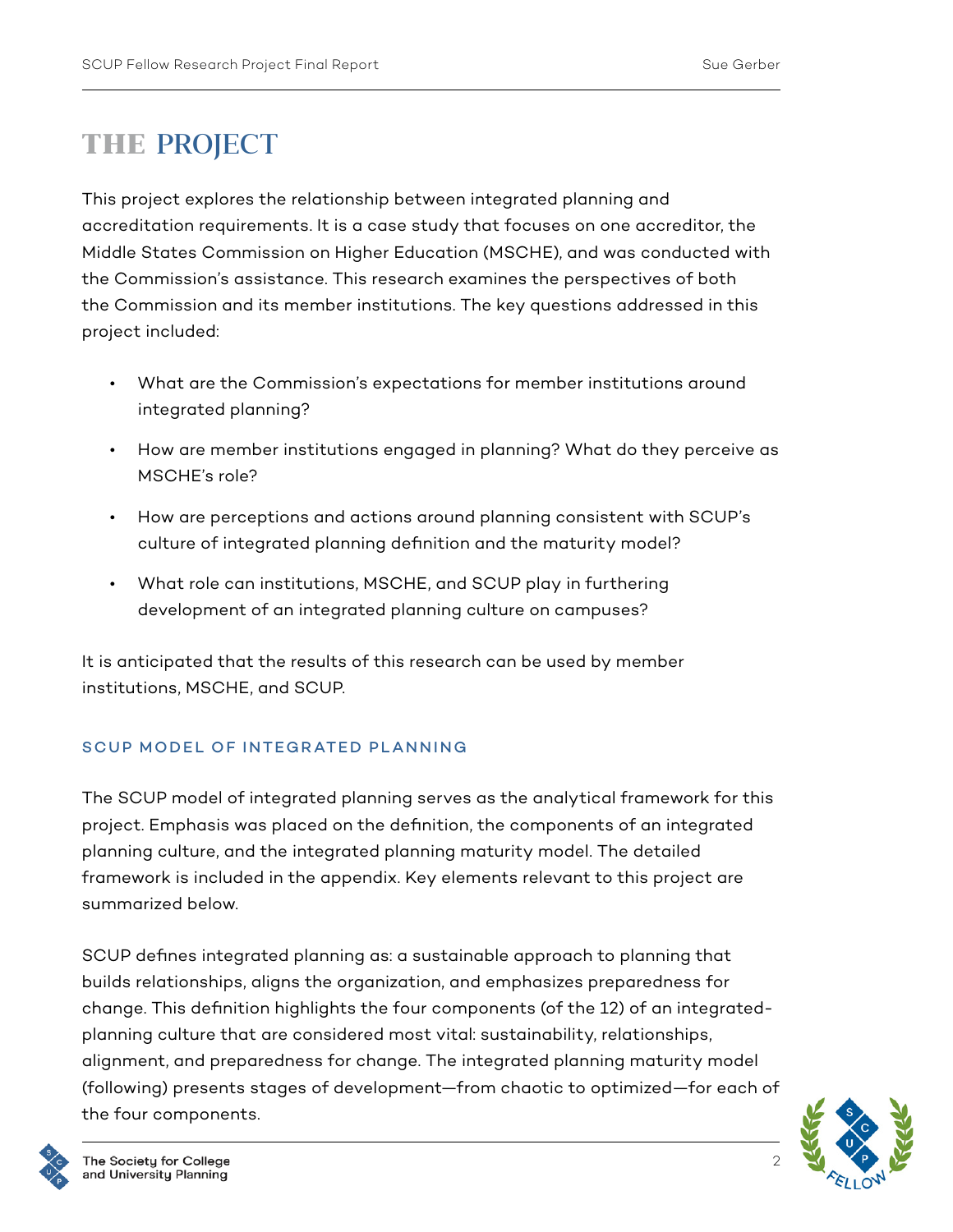| <b>Stage One</b><br>Chaotic                                                                                                                                                                                                  | <b>Stage Two</b><br><b>Reactive</b>                                                                                                                                                                 |                                                                           | <b>Stage Three</b><br><b>Proactive</b>                                                                                                                                                                              | <b>Stage Four</b><br>Optimized                                                                                                                                                                                 |
|------------------------------------------------------------------------------------------------------------------------------------------------------------------------------------------------------------------------------|-----------------------------------------------------------------------------------------------------------------------------------------------------------------------------------------------------|---------------------------------------------------------------------------|---------------------------------------------------------------------------------------------------------------------------------------------------------------------------------------------------------------------|----------------------------------------------------------------------------------------------------------------------------------------------------------------------------------------------------------------|
| <b>Unaware: The</b><br>institution<br>doesn't plan or<br>stakeholders are<br>unaware of (or<br>apathetic about)<br>planning.                                                                                                 | <b>Tactical:</b> There<br>is evidence of<br>planning, but it is<br>mostly tactical in<br>nature. Institution<br>tries to be "all<br>things to all<br>people."                                       | Sustainability<br><b>Planning is</b><br>durable.                          | Operational:<br>Planning is<br>important, but it<br>mostly focuses on<br>the current state<br>of operations.<br>Strategy may<br>exist, but it<br>struggles to gain<br>traction.                                     | <b>Strategic: The</b><br>institution<br>is secure in<br>its identity<br>and direction.<br>Planning is a<br>journey. Focused<br>choices lead<br>to a thriving<br>institution.                                   |
| Distrust:<br>Institutional<br>stakeholders are<br>disconnected.<br>Distrust is<br>fostered<br>through poor<br>communication,<br>rumor, or a culture<br>of cynicism.                                                          | Silos: Bonds exist,<br>but they are<br>mostly defined<br>by the unit in<br>which one resides.<br>Silos combat<br>the finding of<br>common ground.                                                   | Relationships<br>Planning is<br>collaborative.                            | Trust seeds:<br>The institution<br>recognizes<br>the power of<br>relationships and<br>community, but<br>may struggle<br>to capitalize on<br>them.                                                                   | Trust: Planning<br>is open,<br>participatory,<br>and ongoing.<br>Relationships<br>are strong, and<br>the change<br>conversation is<br>sustained.                                                               |
| Ad hoc: Any<br>planning that<br>takes place is<br>uncoordinated,<br>poorly<br>communicated,<br>and rarely<br>reinforced.<br>Resource<br>allocation is<br>random and<br>the institution<br>is unaware of<br>external threats. | Firefighting:<br>A lack of<br>coordination and<br>communication<br>results in<br>frustration and<br>duplication<br>of effort. The<br>institution is<br>unaligned to<br>the external<br>environment. | Alignment<br><b>Planning is</b><br>designed.                              | Coordinated:<br>There is a value<br>for alignment,<br>but it is mostly<br>vertical. There<br>is evidence<br>of processes<br>to coordinate<br>planning, but it is<br>mostly driven by<br>the annual budget<br>cycle. | Integrated:<br>Alignment<br>is practical,<br>organizational,<br>and cultural.<br>The institution<br>prepares for<br>change in an<br>integrative<br>fashion. Resource<br>allocation is open<br>and transparent. |
| Unprepared<br>and incapable:<br>The institution<br>lacks direction,<br>knowledge,<br>skill, and time<br>to embark on<br>planning. The<br>institution cannot<br>navigate change.                                              | Short-term<br>thinking:<br>Planning may be<br>present, but it<br>lacks strategic<br>focus and is<br>defined or driven<br>by immediate<br>concerns. Change<br>is slow.                               | <b>Preparedness</b><br>for change<br><b>Planning is</b><br>indispensable. | Emergent<br>readiness: The<br>institution has<br>many elements in<br>place for change<br>initiatives, but<br>may struggle<br>with capacity,<br>capability, or<br>unforeseen<br>external threats.                    | Agile and ready:<br>The institution<br>balances a clear<br>view of the<br>long-view with<br>an ability to<br>navigate change<br>in the short<br>run. Institution<br>optimizes change<br>opportunities.         |

Reproduced with permission from SCUP: *Planning Workshop Resources* utilized at the SCUP Planning Institute.

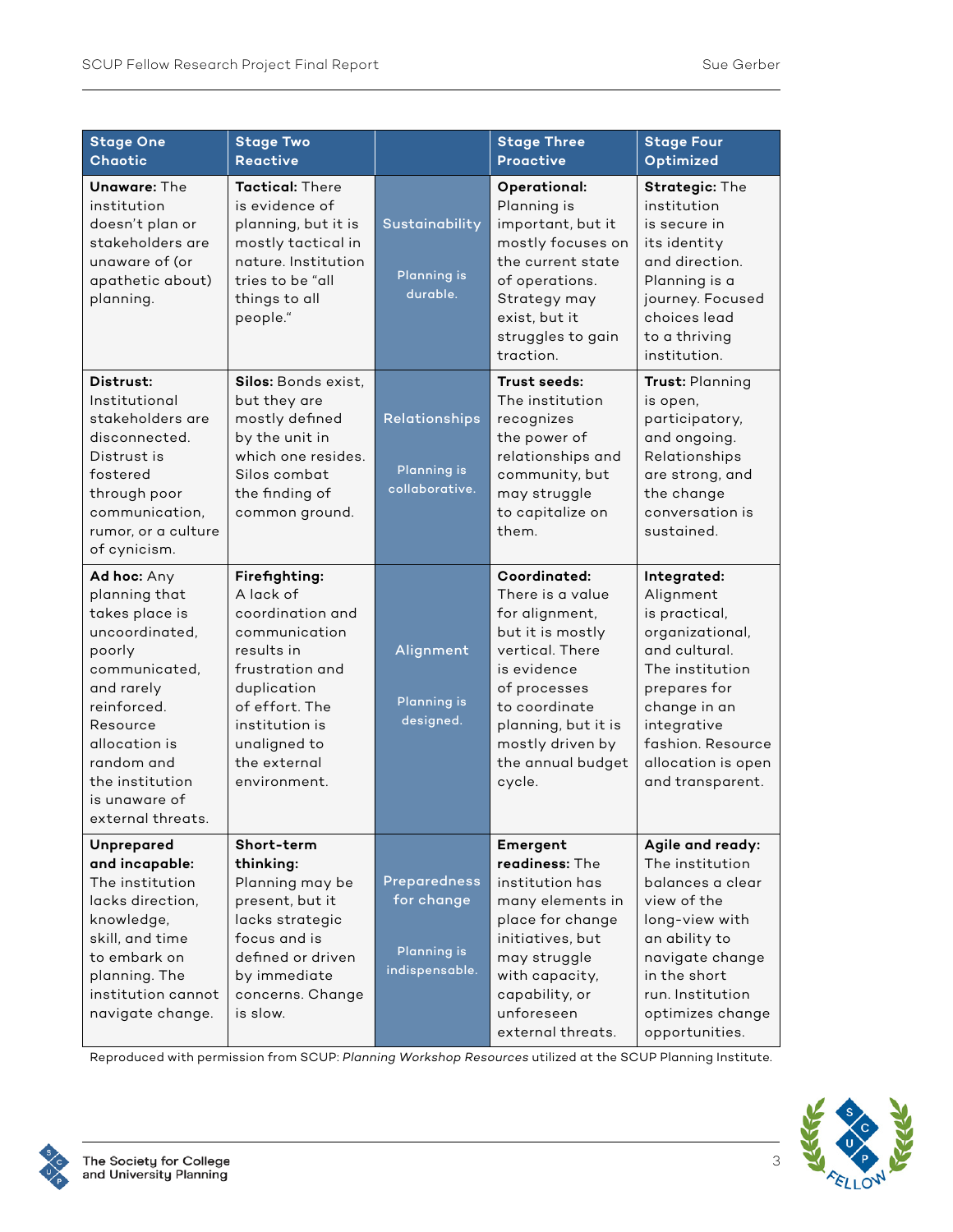#### MIDDLE STATES COMMISSION ON HIGHER EDUCATION

The Middle States Commission on Higher Education (MSCHE) served as the object of analysis for this case study. To provide context for the analyses of interviews and artifacts, this section briefly summarizes the MSCHE accreditation cycle and describes aspects of the Standards for Accreditation that contain references to planning.

The MSCHE accreditation cycle includes: self-study, annual institutional updates (AIUs), and a mid-point peer review (MPPR). It is an eight-year cycle, with the self-study occurring at the beginning of a cycle and the MPPR occurring midway through. The AIU is comprised primarily of IPEDS-reported data on student outcomes and financial health. Optionally, institutions can provide contextual information to support interpretation of the IPEDS data. If applicable, institutions use the AIU to describe progress on recommendations made by the Commission. The MPPR consists of a review of five years of AIUs to discern trends. The MPPR evaluators report on whether there is any concern regarding the trends, and, if necessary, suggest recommendations.

#### The MSCHE [Standards for Accreditation and Requirements of Affiliation](http://www.msche.org/wp-content/uploads/2018/06/RevisedStandardsFINAL.pdf)

(Standards) were revised in 2014. The goals of the revision included emphasizing the centrality of mission, ensuring a sustained focus on the student-learning experience, and emphasizing continuous improvement. The revision also sought to develop a cohesive framework for institutions; the final document includes seven standards:

- Standard I: Mission and Goals
- Standard II: Ethics and Integrity
- Standard III: Design and Delivery of the Student-Learning Experience
- Standard IV: Support of the Student Experience
- Standard V: Educational Effectiveness Assessment
- Standard VI: Planning, Resources, and Institutional Improvement
- Standard VII: Governance, Leadership, and Administration



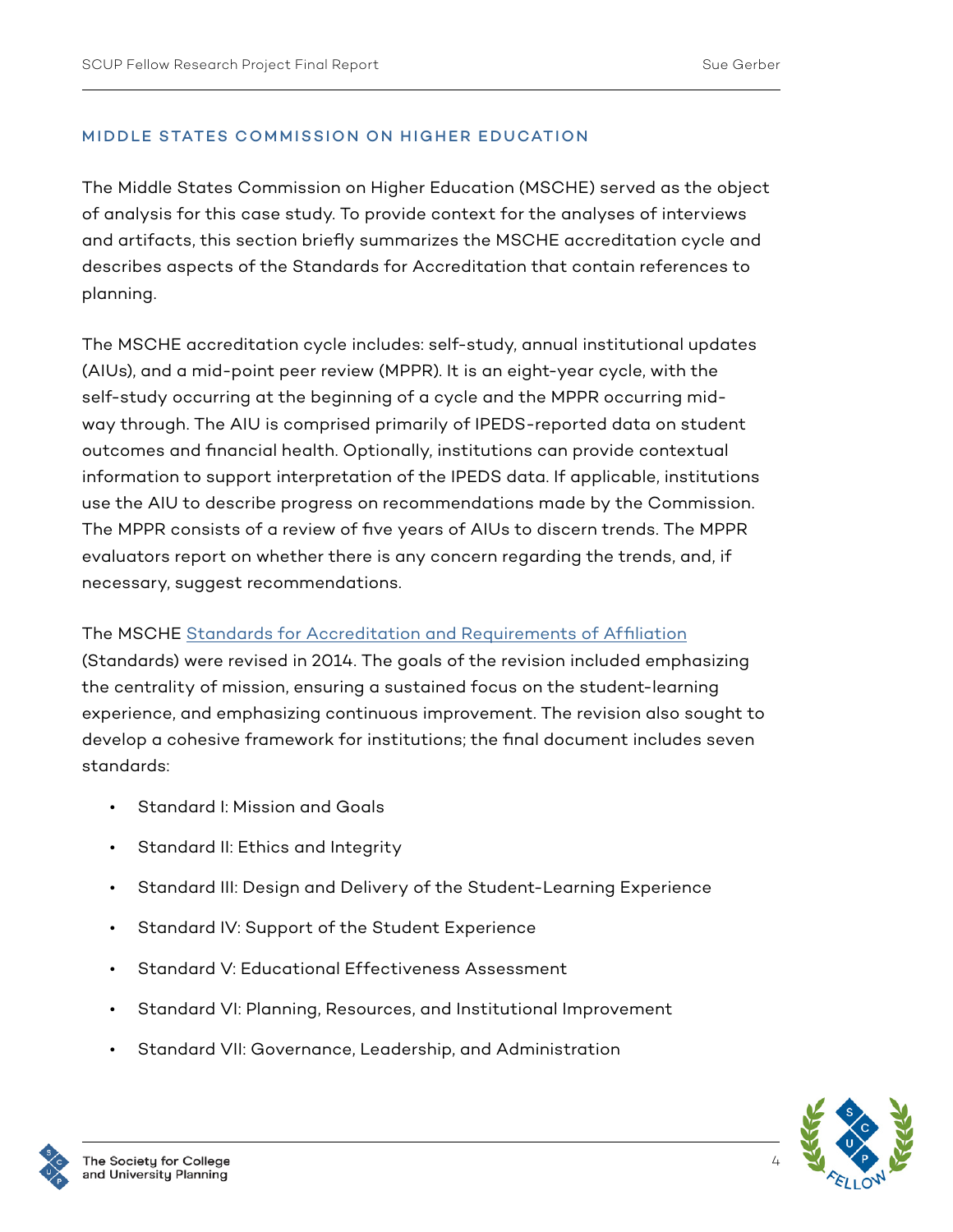Standard VI is commonly considered "the planning standard." The holistic statement of the standard is:

The institution's planning processes, resources, and structures are aligned with each other and are sufficient to fulfill its mission and goals, to continuously assess and improve its programs and services, and to respond effectively to opportunities and challenges.

Standard VI is comprised of nine individual criteria, focusing on:

- Institutional objectives that are linked to mission and goals, reflect assessment findings, and are used for planning and resource allocation
- Planning processes that are communicated and assessed
- Financial planning/budgeting that is aligned with goals and mission, and are linked to strategic plans
- Fiscal resources, human resources, physical infrastructure, and technological infrastructure that are able to support operations adequately
- Well-defined decision-making with clear responsibilities and accountabilities
- Planning for facilities, infrastructure, and technology that is linked to strategic and financial planning
- Financial viability confirmed by an independent audit
- Strategies to assess resource utilization to support mission and goals
- Assessment of effectiveness of planning, resources, and institutional improvement

In terms of the SCUP culture of integrated-planning model, the holistic statement makes explicit reference to *alignment* and implicit reference to *preparedness for change* in its characterization of responding effectively to opportunities and challenges. *Sustainability* and *relationships* are not referenced. Four of the individual criteria reference alignment directly or indirectly, including alignment of mission/goals, objectives, assessment, resources, and planning.



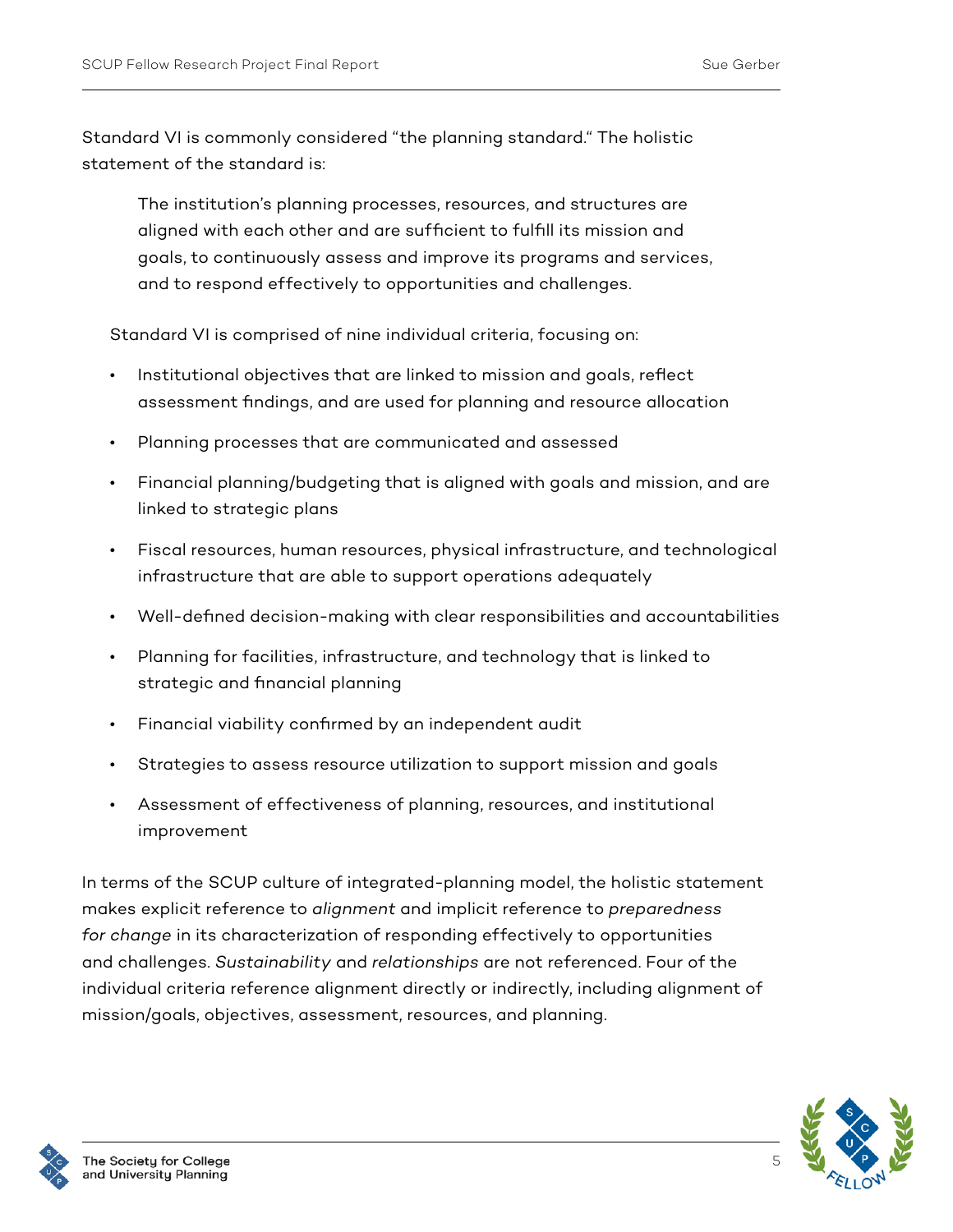In addition to references in Standard VI, planning is referenced in three of the remaining standards:

- Standard I references mission and goals guiding planning decisions
- Standard V indicates that planning is one of the potential uses for results of educational effectiveness assessment
- Standard VII asserts that while an institution's governing board has ultimate accountability for planning, planning is among the responsibilities of the CEO

Only one of the four components of integrated planning—alignment—is referenced in any other standards:

- Standard I references alignment of mission and goals with decisions around resource allocation, curriculum, educational outcomes, and institutional outcomes
- Standard III references alignment of development opportunities with faculty need
- Standard VII refers to alignment of administrators' competencies with the needs of their responsibilities

In summary, in the MSCHE Standards, planning is largely referenced in Standard VI, with an emphasis on the alignment component of the SCUP culture of integratedplanning model. This information can provide context for interpretation of interviews and self-study artifacts.

#### INTERVIEWS AND ANALYSES

Three data sources were used for analysis: interviews with MSCHE vice presidents (VPs), interviews with institutional accreditation liaison officers (ALOs), and institutional self-study documents. The interviews served to bring life to the MSCHE Standards and provide perspective on the intention behind them (VPs) and the manner in which institutions experience them (ALOs). The interviews were also used to understand potential ways to enhance the link between accreditation and planning. Information from interviews was supplemented with data from selfstudies, which represent the major artifact of a self-study process.

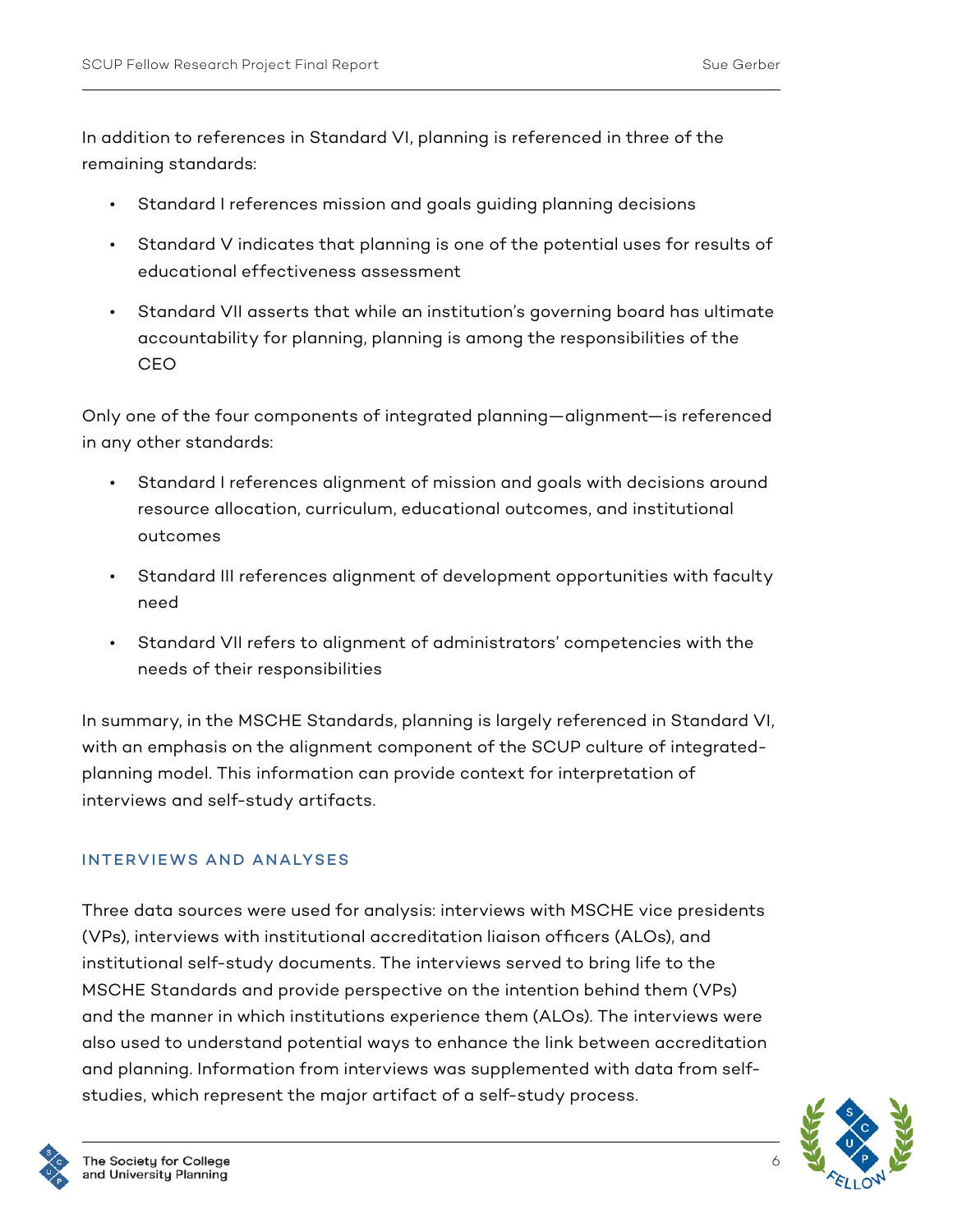Three MSCHE VPs were interviewed, and topics of discussion included:

- How integrated planning is represented in the accreditation process in general and in the Standards specifically
- MSCHE expectations for evidence related to integrated planning and how institutions approach providing evidence in their self-study documents
- Opportunities for institutional improvement around integrated planning and the role of accreditors in institutional development

Seven ALOs were interviewed, all of whom were involved in some way with planning at their institutions. Characteristics of the institutions of these ALOs are summarized below:

- Four were at private institutions and three were at public institutions
- One was at a two-year institution, and six were at four-year institutions
- Five institutions completed self-study in 2018 or 2019; two were in preparation for 2021
	- All five of the institutions with recently completed self-studies were reaffirmed. Two required follow-up related to assessment.
- Two of the seven institutions earned commendations for the quality of their most recent self-study

The topics of the ALO interviews included:

- How planning happens at their institutions
- The nature of self-study preparations related to planning and, if applicable, outcomes of the evaluation visit and Commission action
- Perspectives on how integrated planning is represented in the accreditation process in general and in the Standards in particular
- Perspectives on the SCUP definition of integrated planning, including how well the main elements characterize integrated planning and what (if anything) was missing



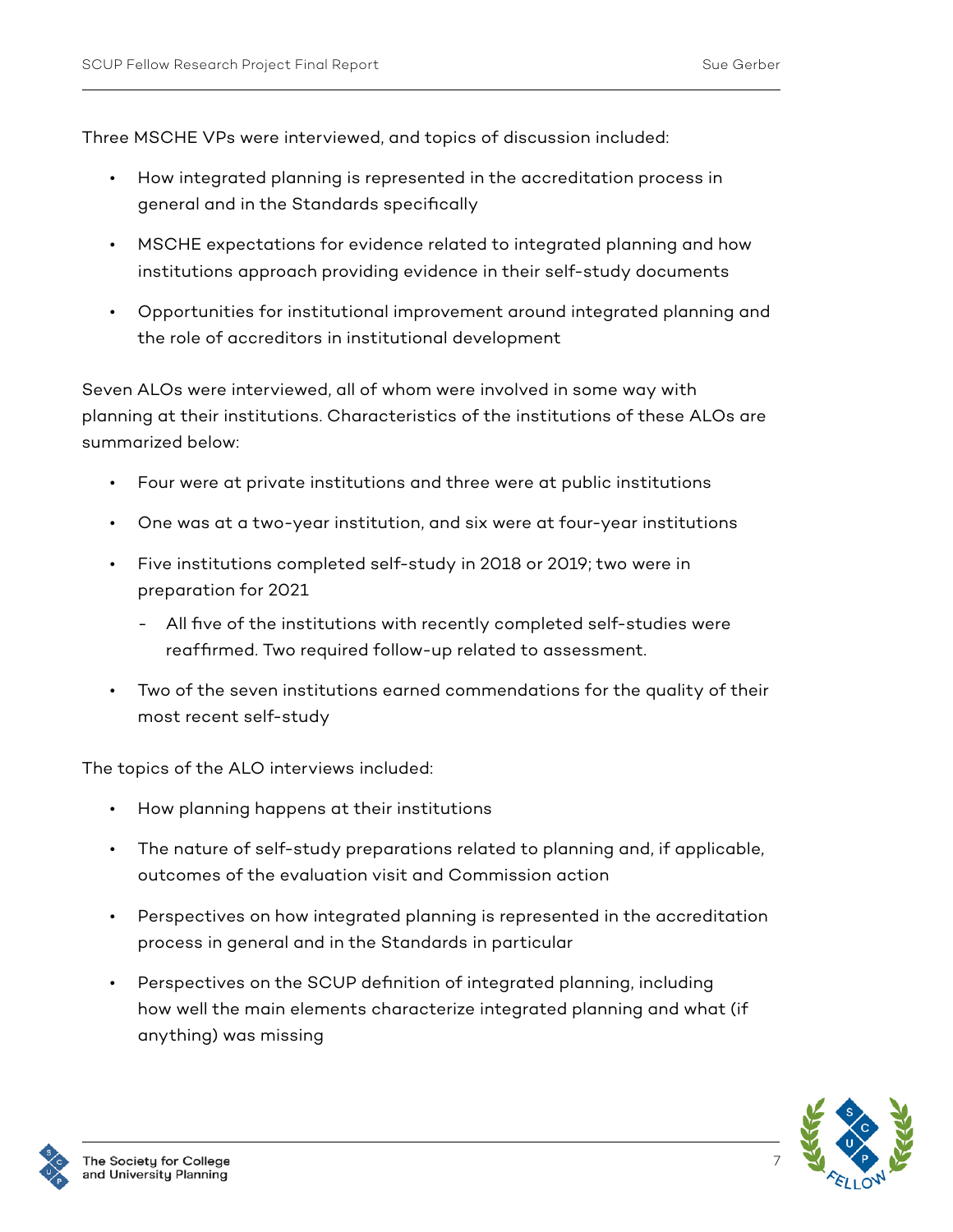Nineteen self-studies were reviewed for this project, the majority of which were publicly available on institutional websites. Characteristics include:

- The self-study evaluation visits were conducted from 2018–2020
- Nine were from private institutions and 10 from public institutions
- Five were from two-year institutions and 14 from four-year institutions
- All used a standards-based approach
- Commission actions on these self-studies included:
	- Three institutions were placed on warning, related completely or in part to Standard VI.
	- Six institutions were reaffirmed with follow-up, four of which were related to Standard VI.
	- Two institutions were reaffirmed with commendation for the quality of their self-study.

Analysis of the self-studies included coding the documents for:

- Descriptions of planning processes
- References to components of the SCUP integrated-planning culture, with an emphasis on sustainability, relationships, alignment, and preparedness for change
- Descriptions of committees, plans, policies, and processes

#### FINDINGS AND IMPLICATIONS

This section describes the findings of interviews and self-study analyses, which were organized around three areas:

- MSCHE and institutional perspectives on how planning is represented in the **Standards**
- Institutional perspectives on how accreditation is integrated into the rhythm of planning on campuses



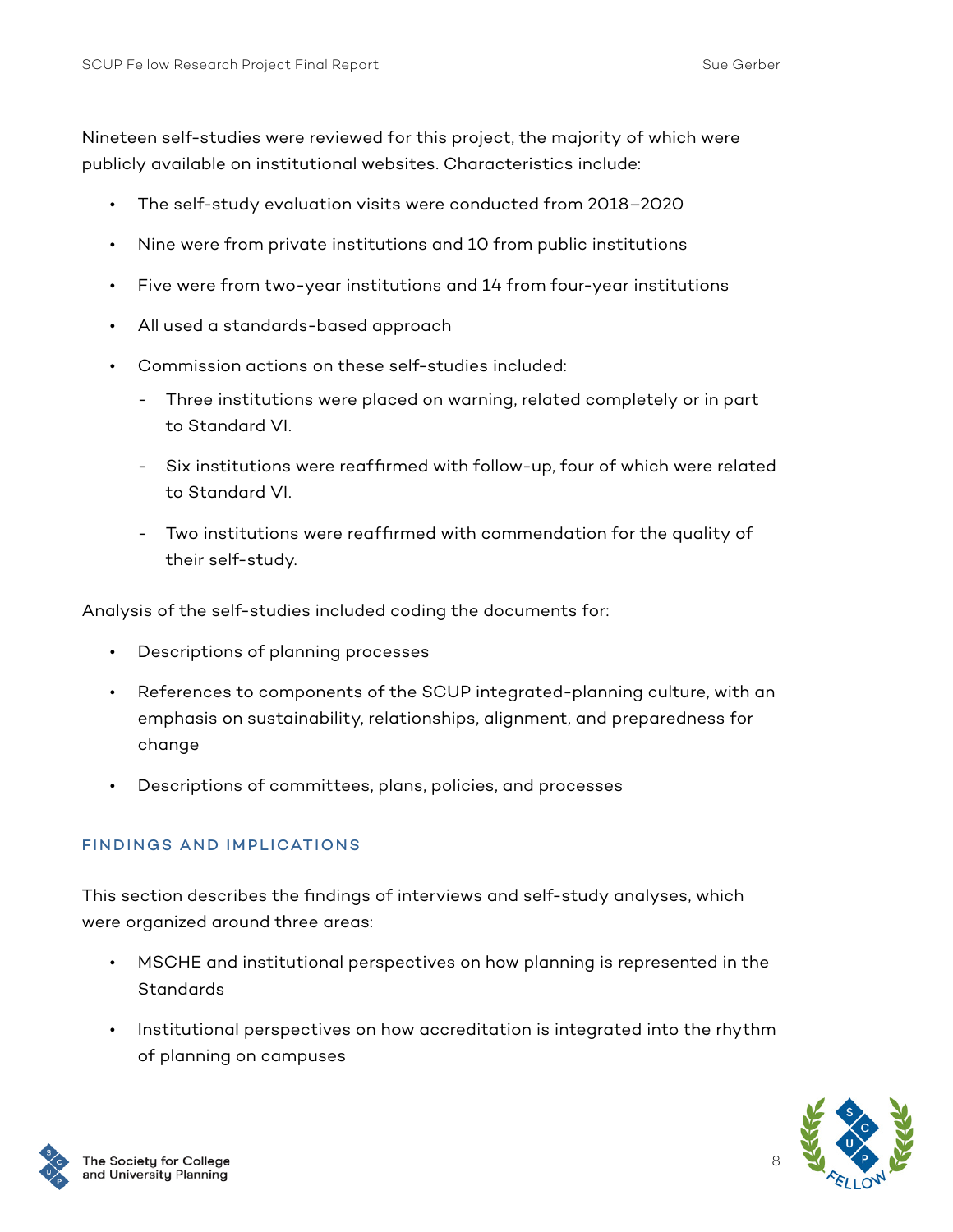• Institutional perspectives on the SCUP definition of integrated planning, and indications of lived experience regarding the SCUP planning maturity model.

Each section opens with a description of findings and closes with a discussion of implications.

#### PERSPECTIVES ON PLANNING AND THE STANDARDS

When discussing integrated planning, MSCHE VPs spoke about the centrality of planning to both an institution and the Standards. From an institutional perspective, planning is "the whole ball" because planning is the way institutions meet their mission. Further, to meet mission, institutions "need good governance, good administrators, good faculty, good curriculum, and good resources." Planning is also key to compliance of all types—HEOA, ADA, IRB, the Family and Medical Leave Act, etc. Institutions plan for compliance by examining risk tolerance through the lens of mission and goals.

As such, planning is "pretty much everything…it's all baked in" in the Standards. That is, although explicit references to planning outside of Standard VI (Planning, Resources, and Institutional Improvement) are limited, there are numerous indirect references. The Commission deliberately built in redundancy such as including references to assessment, mission, and continuous improvement in each standard in part to "send a message that planning really needs to be something that goes across a campus." As a consequence, one VP asserted that individuals working on Standard VI during a self-study are in some ways expected to take the lead on the process. The Standard VI working group will inevitably meet with all other working groups, and is often in charge of ensuring alignment around assessment and the strategic approach. In sum, with planning both at institutions and in the Standards, it is "truly that the whole is more than the sum of the parts."

Conversely, ALOs had a more compartmentalized view of how planning was represented. All ALOs indicated that planning was in "the planning standard"— Standard VI. One ALO also mentioned Standard I as being linked to planning, and one mentioned the importance of assessment. However, none of the ALOs shared the perspective that planning was integrated throughout the standards, or that it was reflected in areas such as curriculum, faculty, governance, student support, policies, etc. That is not to say that ALOs did not see the role of planning in, for

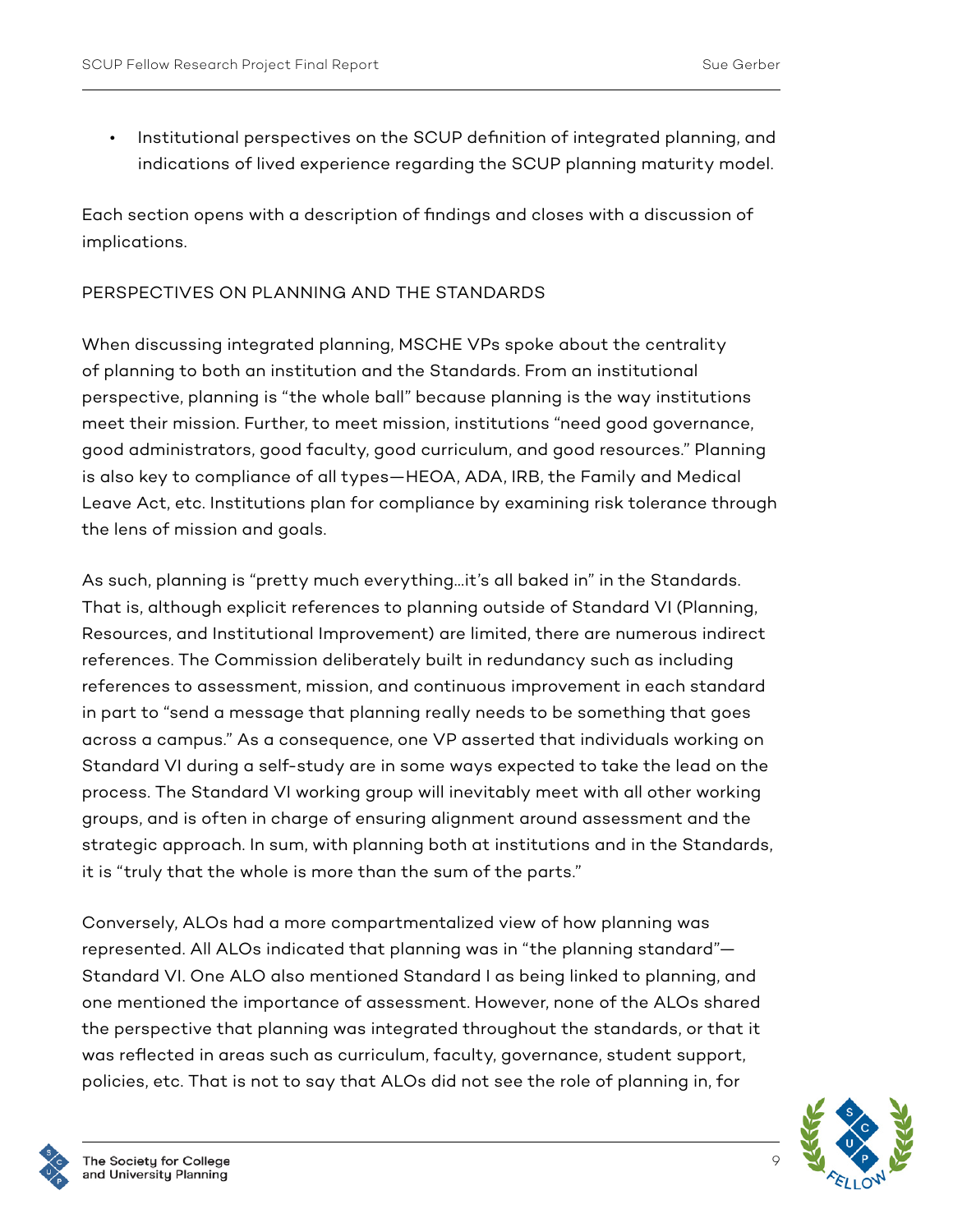example, curriculum. But, when thinking of it from the perspective of accreditation, planning was largely confined to Standard VI. This segmented view was also represented in the 19 self-studies reviewed for this project. Only three of the selfstudies substantively referenced planning around standards other than Standard I or Standard VI.

#### Summary and Implications

This discrepancy between the Commission (VPs) and institutions (ALOs and selfstudies) could be due in part to the limited references to planning per se in the Standards. Regardless of the reason, the disconnect has impacts on multiple levels. The most immediate level concerns follow-up accreditation requirements. One VP noted that the Commission had seen an increase recently in follow-up actions that involve planning, and that this was due largely to institutions not linking planning across all aspects of institutional processes. Supporting this, six of the 19 selfstudies reviewed had follow-up requirements related to Standard VI, three of which involved being placed on warning. In addition, none of the three institutions that reported on planning in an integrated manner was in the group needing follow-up; indeed, two received commendations for the quality of their reports.

Of course, the need for follow-up is indicative of a deficiency within an institution. As one VP summarized, there is a question as to whether institutions "truly understand what integrated planning means." And, because of the centrality of planning to an institution, a deficiency in planning has broad implications for an institution. Further, because today's environment for higher education is challenging on many fronts—financial constraints both before and as a result of the pandemic, changing demographics, changing perceptions of the ROI of academic credentials, and changing needs and preferences of learners, just to name a few $^{1}$  the benefit of integrated planning cannot be overstated.

This circumstance indicates that institutions could benefit from development around integrated planning in general and the intentions of the Commission in particular. One VP noted that the Commission has not always fully unpacked or shared what it expects from institutions around planning, so there is an opportunity for MSCHE to assist institutions. Indeed, the Commission recently began to



<sup>1</sup> See *[SCUP Trends for Higher Education](https://www.scup.org/learning-resources/trends-for-higher-education/)* for additional details.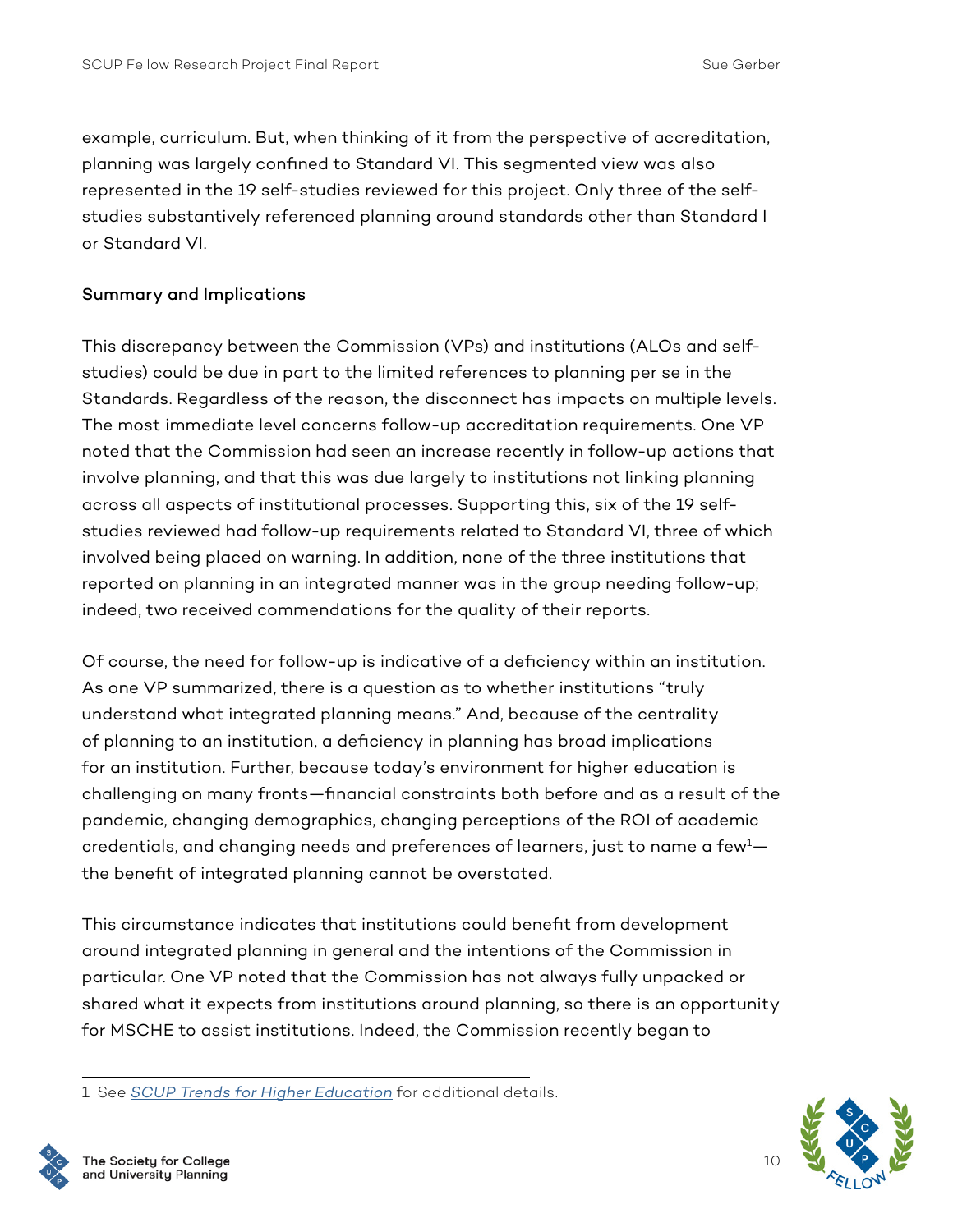increase its workshop offerings on planning. MSCHE has had success in the past with developing competence around assessment. Both VP and ALO participants noted that due to the vast resources and professional development provided, and the intense and sustained emphasis given to the area, most institutions now understand the process of assessment and the need to establish a culture of assessment on campus.

In some ways, however, developing a culture of integrated planning is more difficult than fostering one of assessment. First, there is an inherent complexity to integrated planning that does not lend itself to instruction through the typical linear workshop approach. This observation is supported by recent SCUP research that found that the complexity of integrated planning was a key challenge cited by higher education leaders.<sup>2</sup> Further, as one VP noted, there are aspects of planning that cannot be easily documented with evidence. For instance, processes are sometimes difficult to document. Plans themselves are easy to document, but the processes involved in planning are not always as straightforward. The VP suggested developing process maps or diagrams to reflect relationships and alignment. Further, part of evidence for reviewers then becomes the stakeholders' ability to add context to and discuss the maps and diagrams in a cohesive and consistent way.

The second challenge is the non-prescriptive stance of the Commission. As VPs noted, MSCHE is very protective about its decision not to tell institutions specifically what to do. After deep discussion, the Commission very deliberately decided "not to go there." ALOs understood the stance, and appreciated the fact that MSCHE gives institutions "a lot of room and space" to demonstrate compliance with the standards and is "open to institutions taking the lead in how they define planning, and how we document it."

However, ALOs also noted that there were distinct disadvantages to this position. One ALO, speaking from the peer evaluator perspective, asserted that because MSCHE "tried to be so non-evaluative, they ended up not being able to send a strong message about how planning works." Further, this the lack of

<sup>2</sup> Moss, M., Young, J., Rogers, S., Baker, D. & Baker, M. (2015). Succeeding at Planning, Results from the 2015 Survey of Higher Ed Leaders. The Society for College and University Planning & Baker Strategy Group.

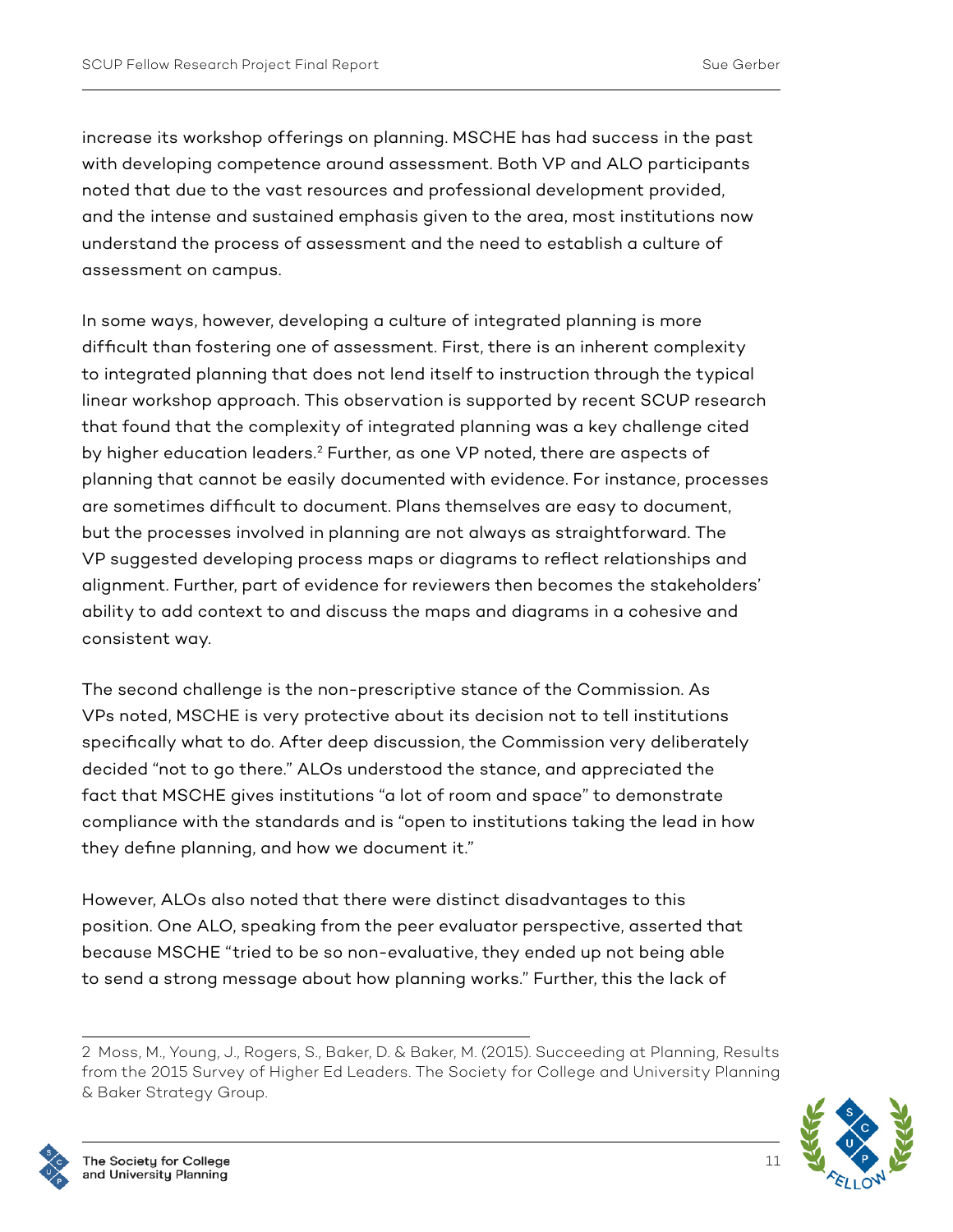prescriptiveness carries over in presentations and trainings, which are often weak and sometimes even contradictory. In short, the Commission's stance can prevent evaluators from providing helpful feedback on an institution's planning processes.

This tension is not lost on the MSCHE VPs, and they validate the challenge this presents to institutions. But VPs further observe that it can feel like a no-win situation. Institutions pride themselves on their diversity, the distinctiveness of their missions, and the student experience they provide. Thus, a more prescriptive stance would likely be met with resistance.

These circumstances suggest that it may be useful to consider professional development that is tailored or personalized, rather than one-size fits all. That is, an approach that is situated within an institution's own accreditation experiences could address concerns over prescriptiveness. And an approach that begins with where an institution is on its planning journey could begin to address the nonlinear and complex nature of planning. Insight into how to structure these opportunities may be gleaned from analysis of institutional perspectives on both the relationship between accreditation processes and planning and the components of the SCUP integrated-planning model.

#### PERSPECTIVES ON THE INTEGRATION OF ACCREDITATION WITH PLANNING

As noted by the MSCHE VPs, the Standards and the processes surrounding accreditation reflect elements that should be common to all well-run organizations. Further, the goal is for institutions to use accreditation "not as a cudgel, but…as part of their already existing process, and seek for efficiencies and correlations." Similarly, the concept of integrated planning promotes alignment of various processes—including accreditation—into the natural rhythm of institutional life. This section explores institutional perspectives on the extent to which accreditation is integrated into institutional-planning processes. Knowledge of the current state can provide information on how institutions, MSCHE, and SCUP could structure opportunities to foster integrated-planning expertise on campuses.

The ALOs interviewed echoed the Commission's assertion that the Standards represent "best practices in our industry." ALOs routinely used accreditation to reinforce or augment planning practices. For instance, three ALOs discussed leveraging the self-study process to improve their practices. One noted that,



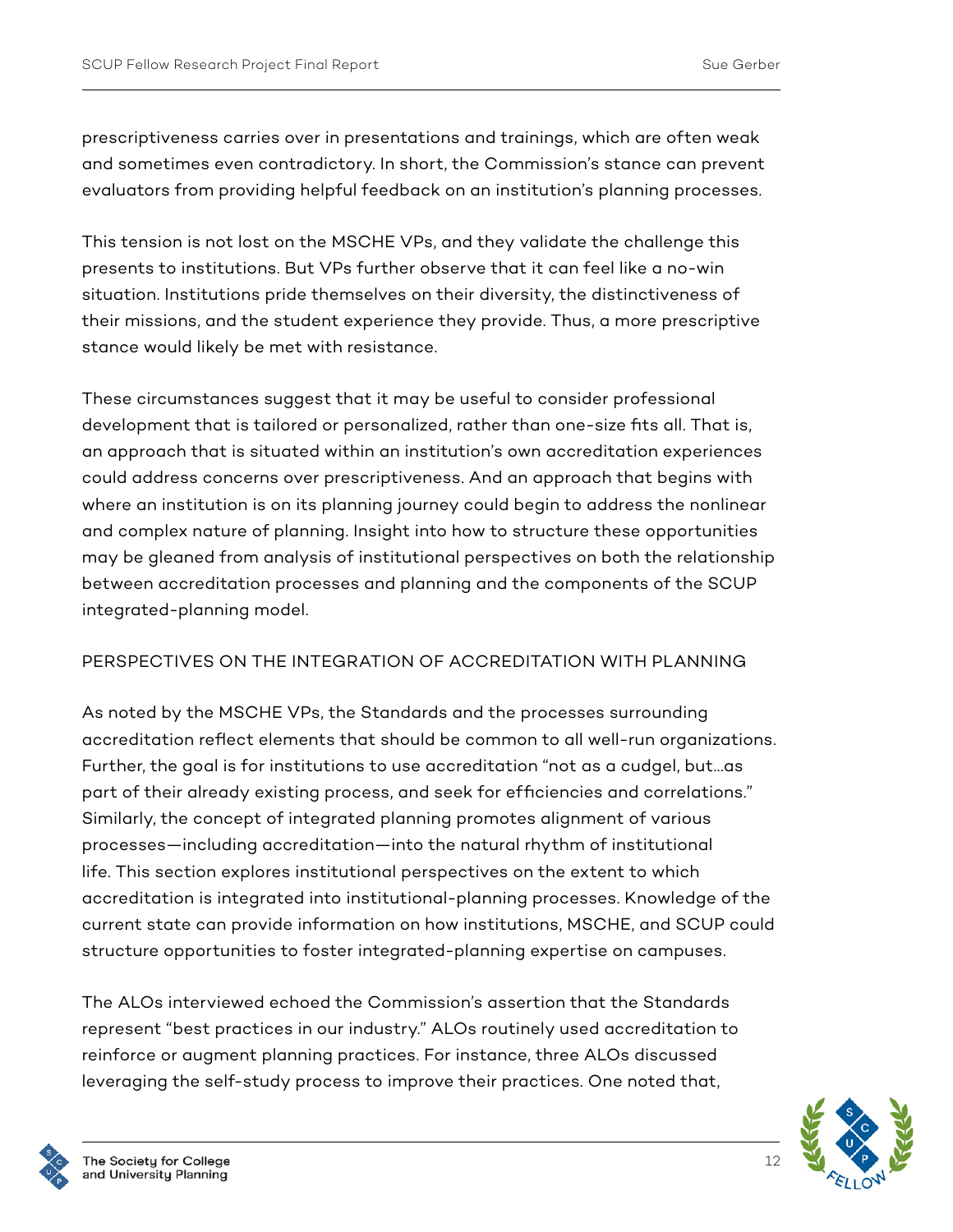through the work on the self-study, the institution had made substantial advances in formalizing the alignment of resource allocation with its strategic plan. Another ALO developed a tool to document the complex decision-making processes that had already occurred around significant strategic initiatives. Although the exercise was initially for the self-study, the ALO realized the value of continuing to develop such documentation on an ongoing basis, and was working to formalize its use at the institution. A third ALO was using the self-study working groups to develop baseline documentation and establish practices for their newly developed office of planning and assessment.

Other ALOs emphasized using the peer review component of accreditation to support planning. For instance, one ALO was from an institution that was very good at annual planning but had trouble with longer-term planning. The ALO indicated that, while the majority on campus recognized the need for long-term planning, it was an "uphill battle" getting people to be able to "build it into their usual operations." The feedback from the self-study evaluators was precisely what was needed to move from awareness to action, and the institution was in the process of developing longer-term plans. Similarly, one institution had recently refreshed its strategic direction as a result of a leadership change. The self-study was constructed with the new direction as a "red thread throughout" each chapter of the document. In addition to serving to reinforce the direction with the campus community, this approach was also used in order to "get feedback from outsiders about…how the college went about the planning and the academic impulses that grew of that."

Three institutions with longstanding planning practices integrated their accreditation and planning cycles. One shifted its planning cycle slightly and created an aligned strategic-planning and self-study timeline. It then selected the Priority Option for its self-study, with the priorities set forth for the development of the interim strategic plan also serving as the priorities for the self-study. The feedback from MSCHE would then be used to complete a more comprehensive strategic plan. Similarly, one institution utilized its strategic-planning working groups as its self-study working groups. The institution's self-study was framed around key elements of the strategic plan, with standards mapped accordingly. A third institution embedded the work of the self-study development into existing functional groups. This was the institution's way of saying "the things we should be doing all the time—this assessment and this planning—are already going on."



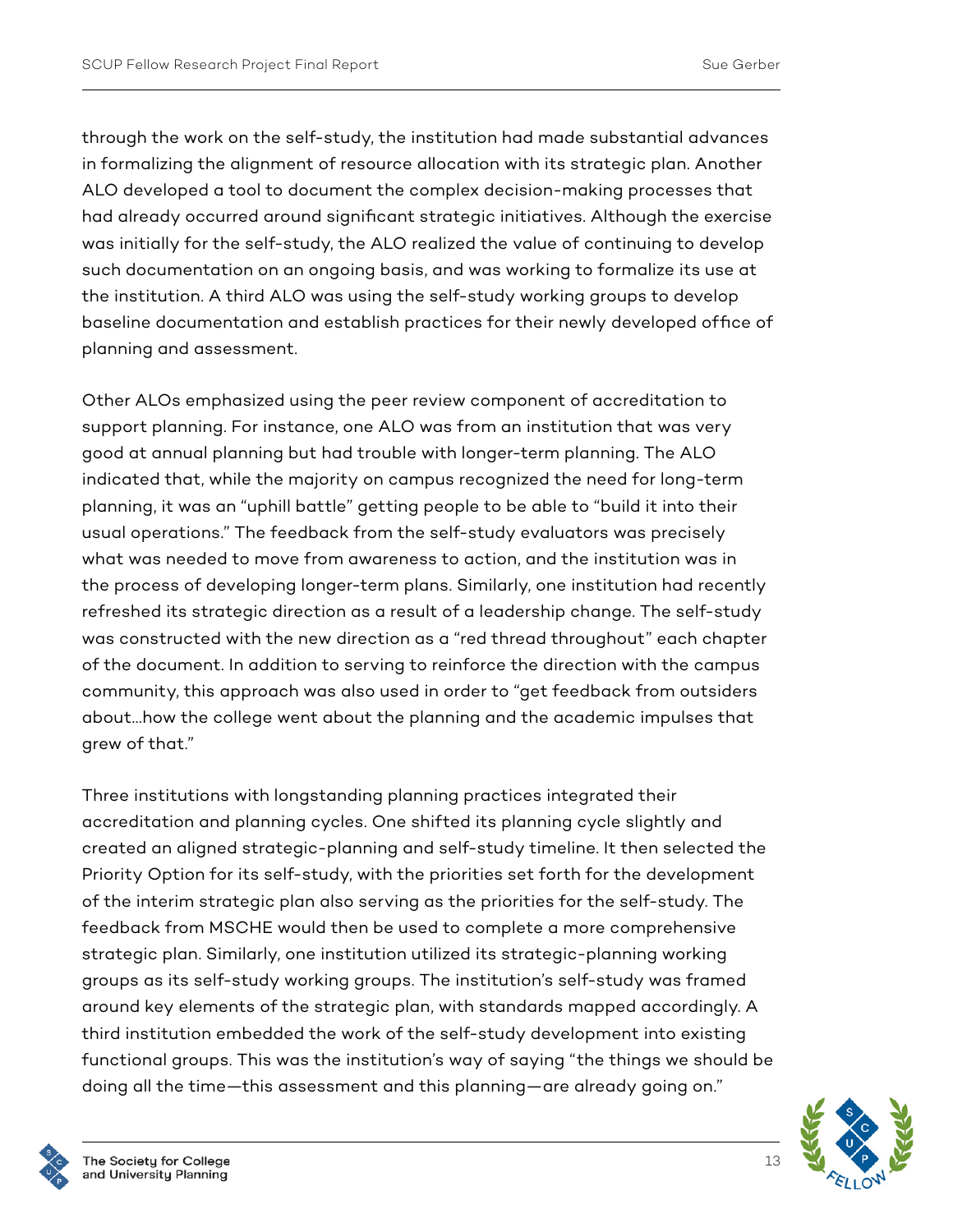#### Summary and Implications

Based on the findings, it is clear that these ALOs see the relationship between accreditation and planning and seek to take advantage of it. To varying degrees from using specific aspects of the accreditation process to push planning to establishing more holistic alignments—ALOs integrated the two. In the majority cases, timing was a key factor. That is, it was the fact that accreditation "was coming" that the linkages were being considered. Even the ALO from the institution that created the fully integrated timeline asserted that if the timing were different, they may have opted for a different approach to their self-study. And the institution that utilized existing functional groups also created a "very large" selfstudy steering committee "because you have to for Middle States."

This suggests that accreditation gets the attention of institutions. The intention is to develop a culture of planning where accreditation is integrated into an institution's larger planning ethos. However, the focus on accreditation can also open doors to build and strengthen a planning culture for some institutions. As indicated, this approach was successful with assessment. Never was it the intent that institutions assess only for accreditation, but accreditors' sustained insistence was the impetus for many institutions to see the light, so to speak. And just as MSCHE collaborated with industry experts on assessment, the Commission could engage with leading planning organizations such SCUP to assist institutions.

#### PERSPECTIVES ON THE COMPONENTS OF INTEGRATED PLANNING

This section explores institutional perspectives on the four key components of SCUP's integrated-planning model (sustainability, relationships, alignment, and preparedness for change). This information could assist MSCHE and SCUP in structuring opportunities that start from institutions' current state and employ relevant scaffolds. The analyses in this section include:

- ALOs' definitions of the four components and direct references to the components in self-studies
- Underlying themes in the ALOs' discussions that provide further insight into the stages of maturation on the SCUP model



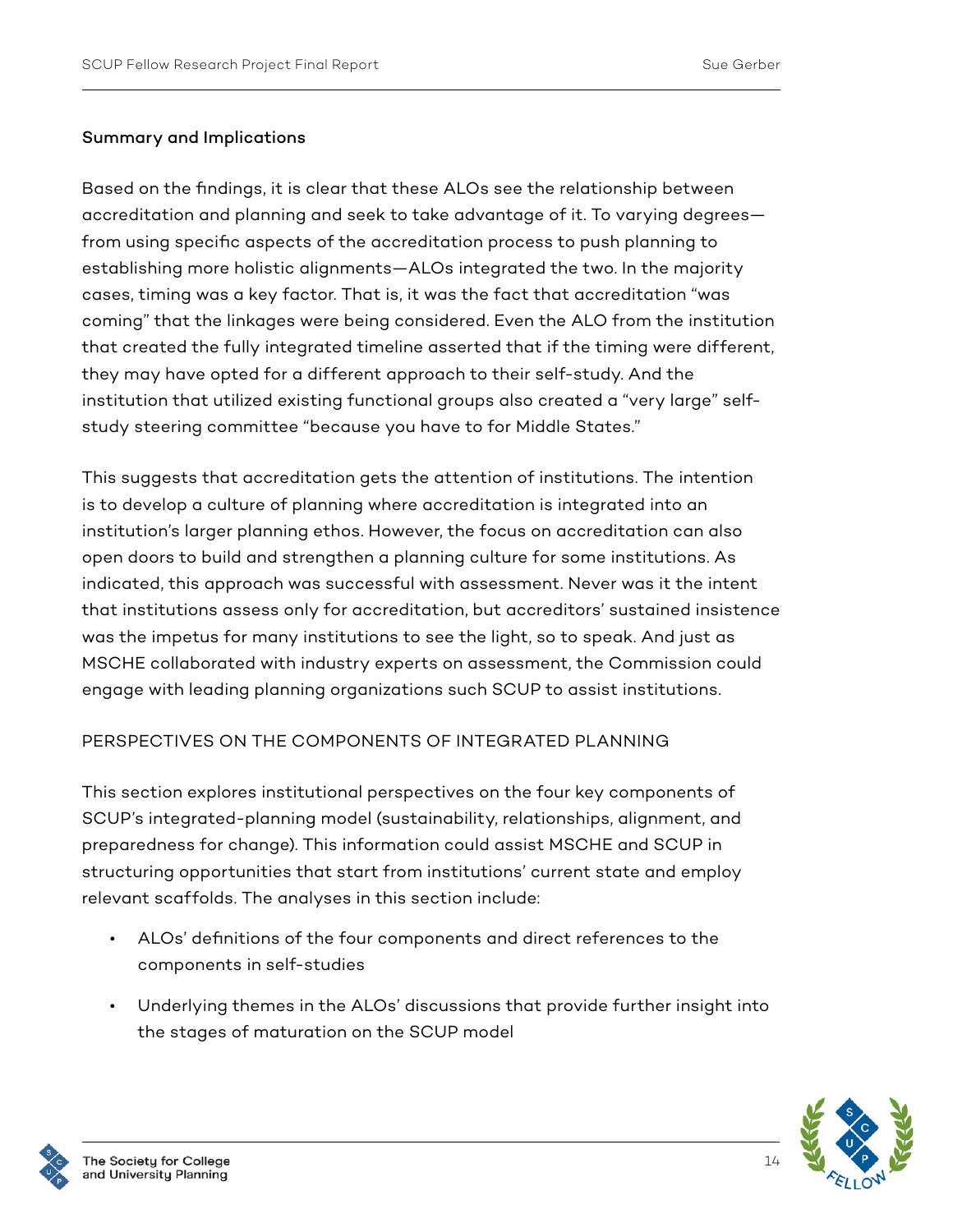• Indirect references to the components in self-studies that could serve as reference points for institutions on their journeys toward an integrated planning culture

#### Definitions and Direct Self-Study References

During interviews, ALOs were provided the SCUP definition of integrated planning (a sustainable approach to planning that builds relationships, aligns the organization, and emphasizes preparedness for change) and asked to discuss the key components. When describing *sustainability*, ALOs referred to the degree of stability of strategic-planning processes on their campuses. Five of the ALOs described having long-standing processes, one of which had been in place for 20 years. Although planning was discussed more broadly at other times, with respect specifically to sustainability, ALOs largely confined their comments to the formal strategic-planning cycles at their institutions. Similarly, in the 19 selfstudies reviewed, sustainability was represented in the description of the rhythm of strategic-planning cycles and in the extent of community engagement. These discussions were typically included in Standard I and Standard VI, and not often referred to elsewhere in the self-study document.

ALOs defined *relationships* in term of the cooperation and collaboration that were necessary to both develop and implement plans. Two ALOs indicated that their ability to foster cooperation factored into their roles as both ALOs and planners. In the self-studies, this was evident in the descriptions of planning committees, accreditation committees, and working groups.

*Alignment* was defined by ALOs as coordination, including coordination of activities with mission and coordination of operational plans with strategic plans. In selfstudies, alignment was primarily described in the context of ensuring that resources were allocated in accordance with the strategic plan. As with sustainability, these references tended to be isolated to Standard VI. Further, the references were largely descriptive rather than analytical.

ALOs defined *change* in two ways. First, change was seen as the fundamental purpose of planning—planning exists to lay out the path for transformation. Second, it was noted that plans are not static things, and that plans themselves change in light of internal and external factors. Five ALOs discussed this in the

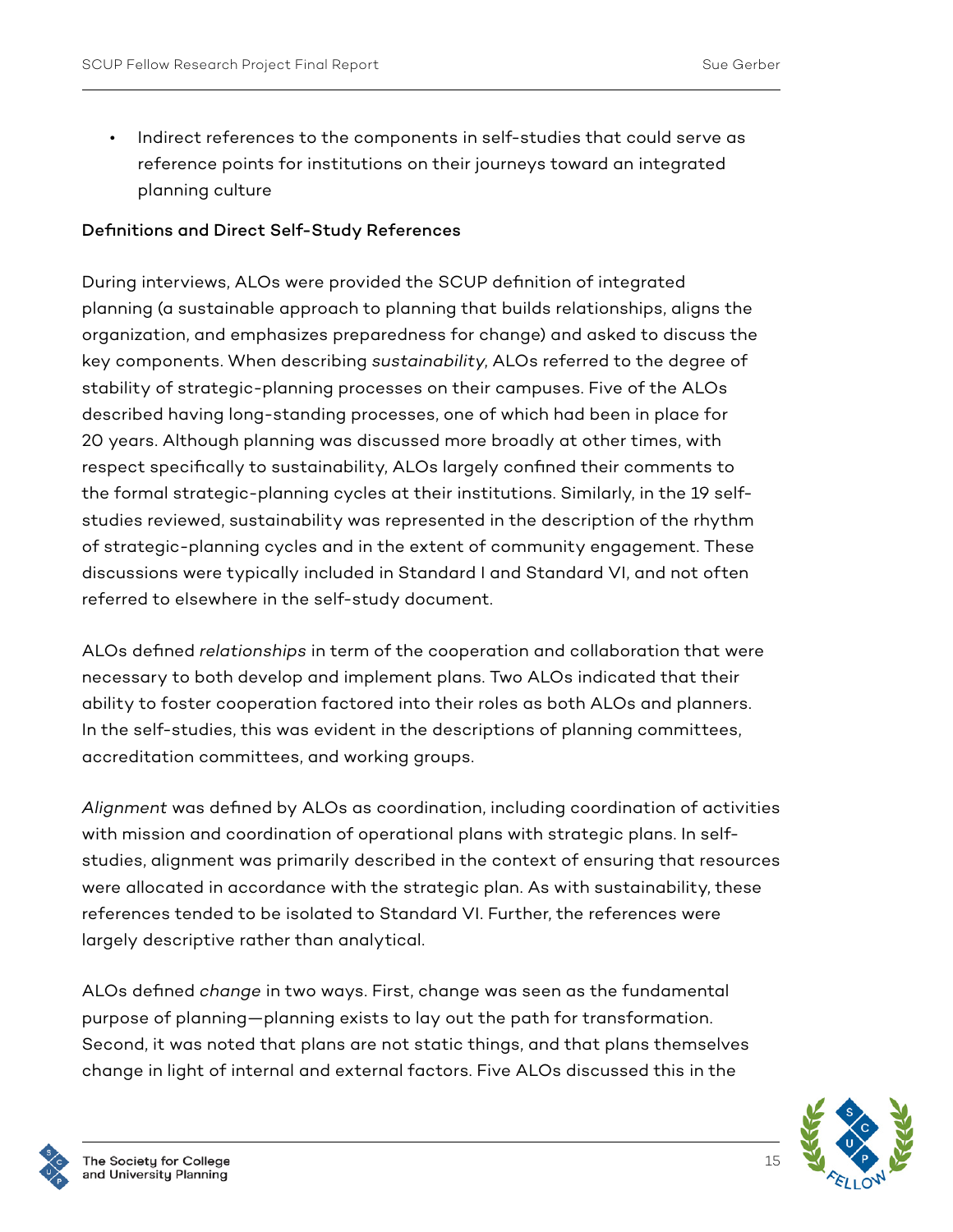context of choice—with planning providing decision-making tools that help guide actions and resource allocations. Change was as much about saying no as saying yes. This notion of saying no was consistent with what MSCHE VPs had voiced. One of whom suggested that having individuals discuss how the decision to stop something affects them personally is a potential way to help deepen one's understanding of planning.

Change was not extensively represented in the self-studies, except in the sense that institutions were striving to achieve strategic goals. Rather, selfstudies tended to emphasize description of the current situation and selfrecommendations for the future. Only one of the 19 self-studies reviewed reported on significantly changing direction (in this case, stopping to offer some programs online).

#### Underlying Themes in Lived Experiences

Although ALOs defined the components succinctly, in discussion, they also referenced underlying elements that included in the SCUP integrated-planning model. For instance, trust and ownership are key to maturation in the relationships element of the model, and were also key in the descriptions by the ALOs. Similarly, increases in transparency, communication, and engagement are consistent with maturation across the stages, and were evident in the ALO interviews.

For instance, ALOs emphasized the inclusive nature of their planning processes, which included campus-wide input and extensive communication at each step. One ALO specifically emphasized the need to "trust the community," elaborating that rigorously top-down planning will fail. With lack of ownership among the campus constituents, there is lack of commitment. Supporting this was the assertion of an ALO who was from an institution that had recently undergone a leadership change. The new president engaged in a year-long and inclusive process that did not change the plan per se but resulted in a one-sentence strategic direction to express a refined approach to the plan. As a result of the president's efforts, the strategic direction was owned collectively by campus constituents.

In addition to development of the plans, trust, communication, and ownership were also key to implementation of these plans. As one ALO put it, in any given day, someone will be asking another office for assistance with something that is out of

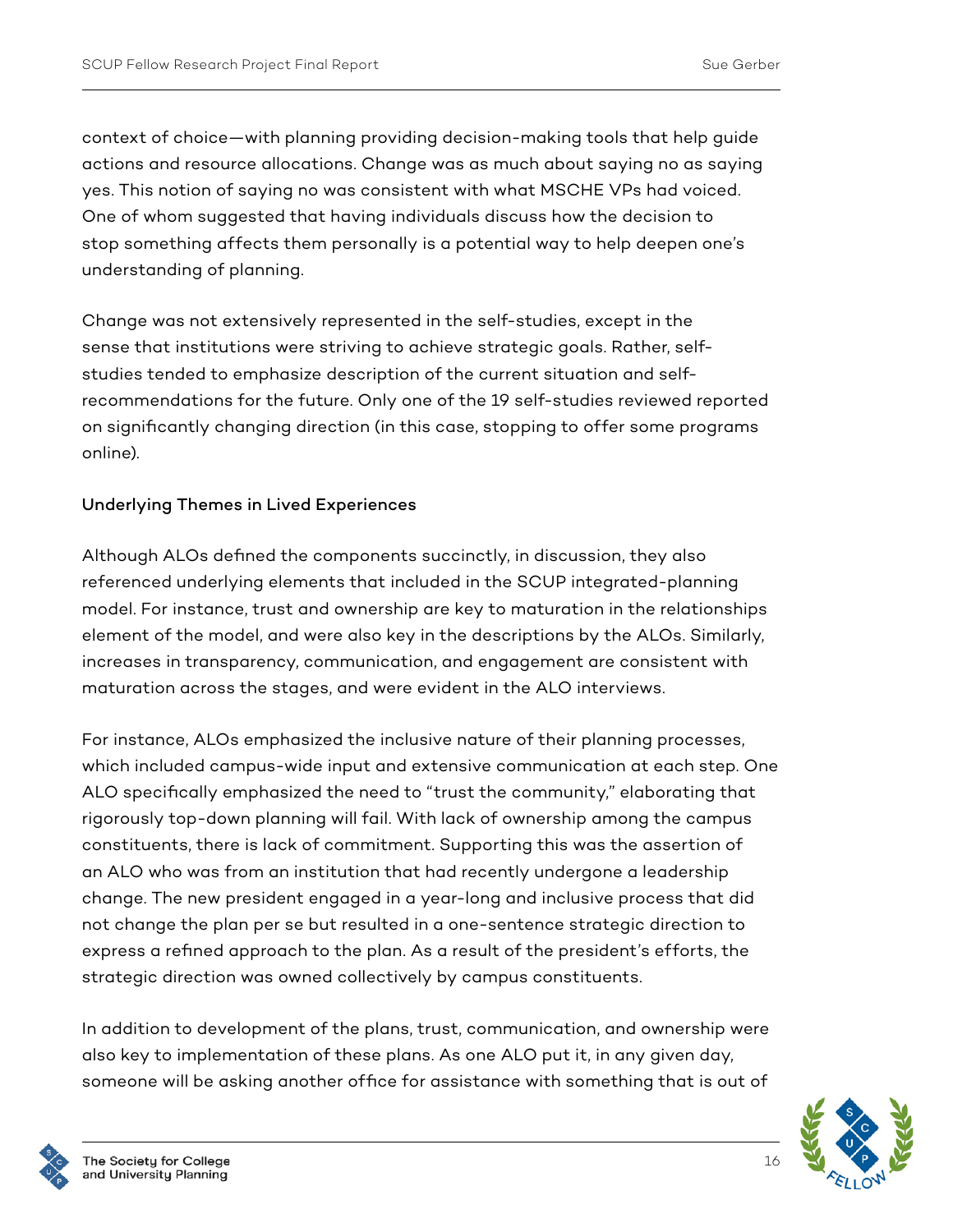their job description. The success of these requests can hinge upon how well the relationship of the task to the mission is communicated, and how strong the feeling of being "in this together" as a campus comes across. Similarly, several ALOs described the need for institutions to be comfortable with and own their setbacks, to be able to work through them as an institution, and to share them in self-studies. The latter point was consistent with the sentiment of the MSCHE VPs, one of whom indicated evaluators want to hear weaknesses and disappointments during an accreditation visit—because there are a source of learning and an authentic part of the planning journey.

#### Indirect Self-Study References

As noted, the references to the planning elements in the self-study documents were largely descriptive. As such, the more nuanced themes such as trust and ownership were not prevalent. However, self-studies also serve as catalogs of sorts, providing detailed information on committees, policies, processes, and initiatives. And in these descriptions there are indirect references to the sustainability, relationships, and alignment—and an institution's location on the SCUP model.

For instance, a glimpse into an institution's maturity on the sustainability component could be gleaned from references to the extent to which activities are institutionalized versus completed for MSCHE, the extent to which there are standing committees integrated into governance versus ad hoc task forces created to address an unforeseen problem, the degree of disruption to planning caused by changes in leadership, and the nature of communication around planning.

Self-studies also provide information on the nature of relationships at an institution, including in descriptions of committees such as: how and why committees are formed, how membership is determined, and how the work of committees is communicated. Aspects of relationships can also be determined by the extent to which different divisions and departments are represented in each of the standards. For instance, in some of the self-studies, student affairs departments were well-represented in Standard III (Design and Delivery of the Student-Learning Experience). And in some, Standard III referred only to academic affairs. This speaks to the nature and extent of relationships.



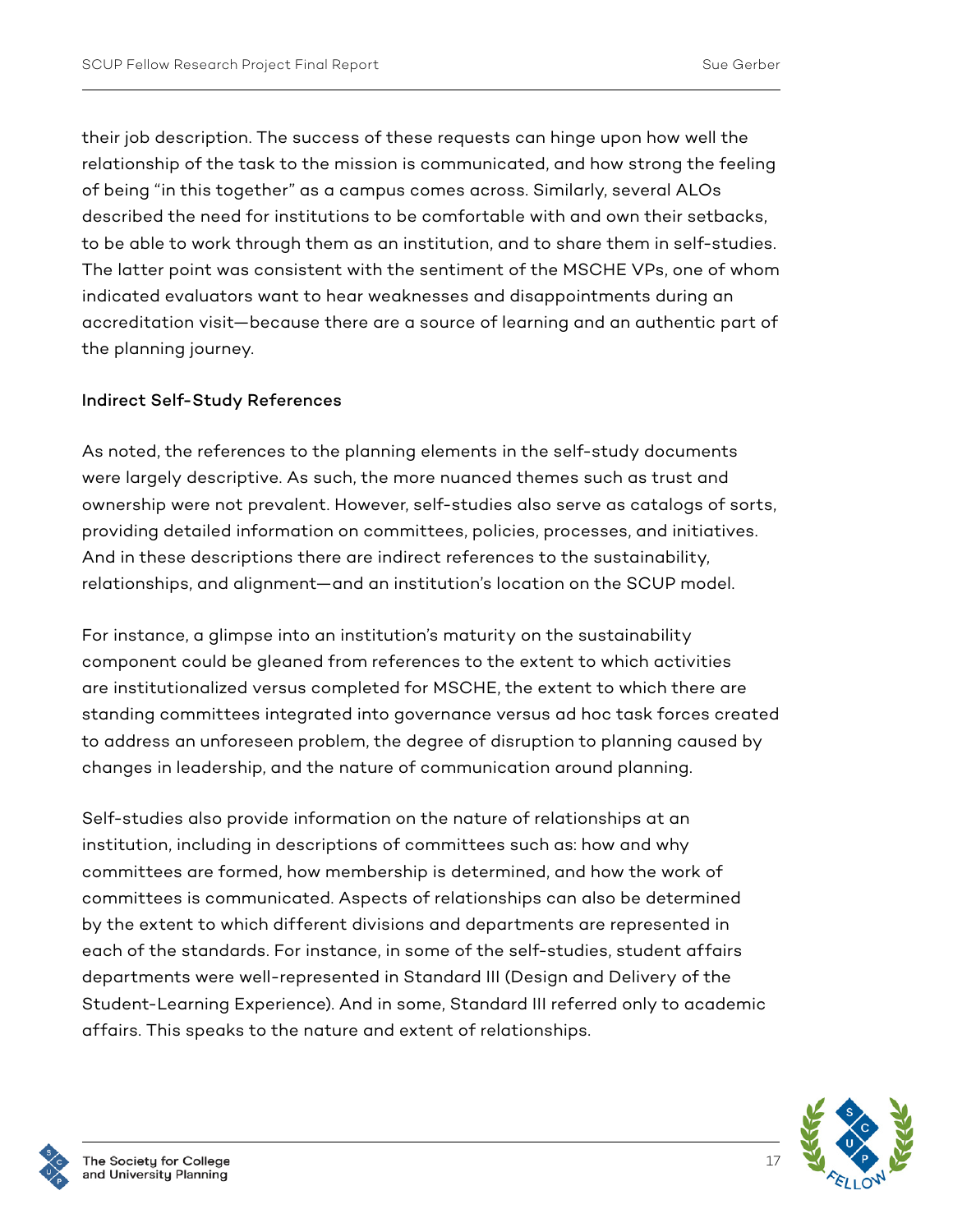Self-studies can also provide some understanding of an institution's level of alignment in various practices. Again, using committees as an example, self-study descriptions can be used to explore the extent to which committees complement versus overlap with one another. A similar examination of plans, policies, business processes, and initiatives could also provide relevant information on alignment.

#### Summary and Implications

Based on these findings, it is apparent that ALOs define the components of integrated planning in a way that is consistent with the SCUP definition. Further, in describing planning on their campuses, ALOs reference relevant themes such as communication, ownership, transparency, and trust. These are elements that are apparent in many aspects of institutional life, even those not overtly related to planning. These themes could be useful in crafting development opportunities, possibly employing the recommendation from the MSCHE VP about exploring the personal impacts of planning as a way to deepen understanding.

It is also clear in this analysis that the components of integrated planning are directly discussed in self-studies in only a limited way. However, the components are represented indirectly throughout self-study documents. Further, self-studies contain a catalog of information on plans, committees, policies, processes, and initiatives. Descriptions of committees, for instance, can provide insight into alignment and relationships, which in turn can foster discussion around trust and ownership. Because accreditation can be a galvanizing force for an institution, information in self-studies could be used as source material in institutional development.

#### **RECOMMENDATIONS**

The results of this study support those of other research that found there to be a need for institutions to enhance their integrated-planning practices. Further, this study suggests that the opportunities could benefit from being tailored to institutional need, including making use of institutions' lived experiences related to planning and accreditation. This section proposes possible actions for institutions, MSCHE, and SCUP.

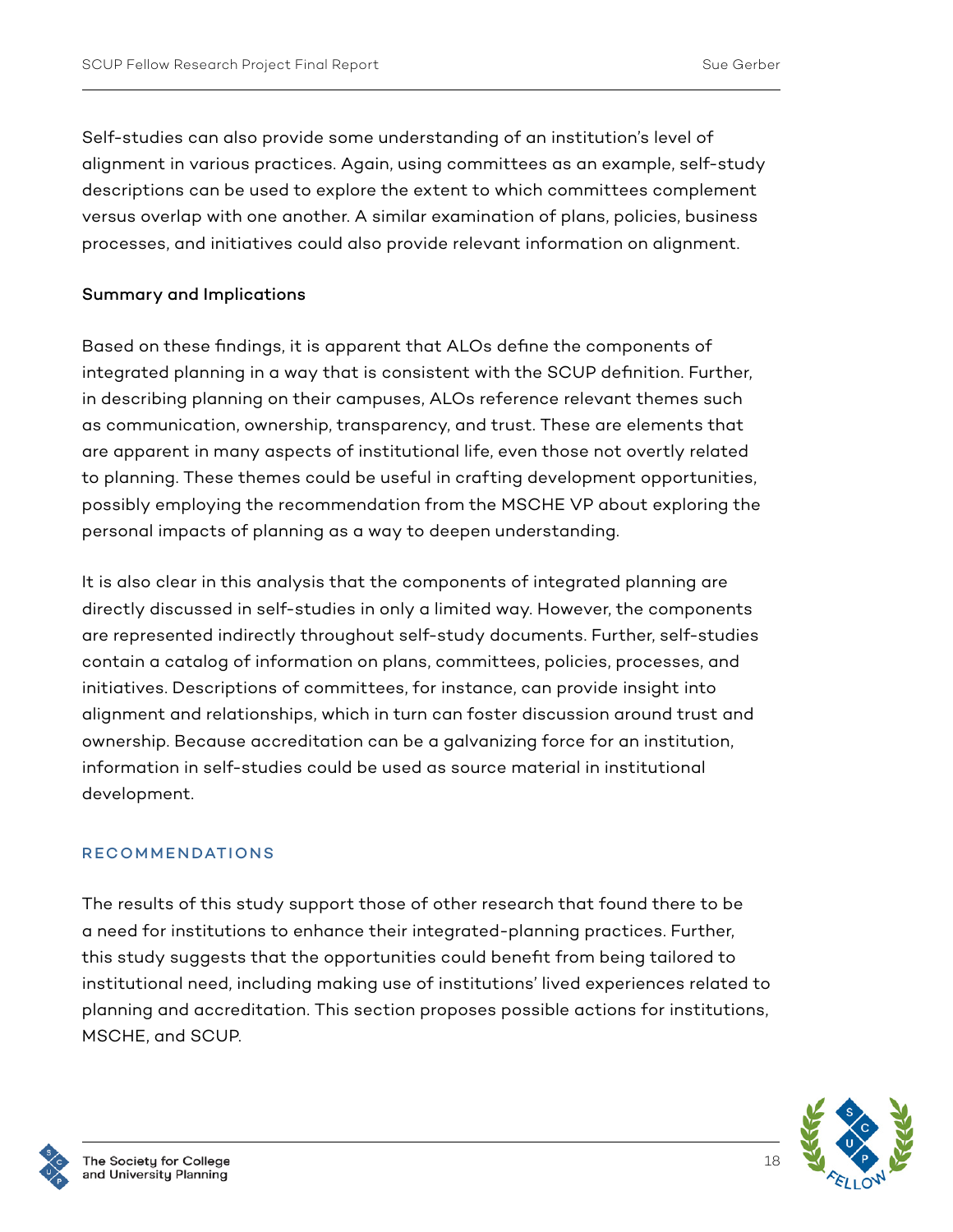#### INSTITUTION-LED OPPORTUNITIES

Institutions can actively work to develop campus-wide integrated-planning expertise, and to integrate accreditation processes into their planning rhythms. Representative actions include:

- Encouraging faculty, staff, and administrators with diverse backgrounds to become MSCHE peer reviewers
- Joining SCUP and utilizing learning resources with campus constituents
- Encouraging faculty, staff, and administrators with diverse backgrounds to attend MSCHE planning workshops and SCUP regional and annual conferences
- Supporting team participation of faculty, staff, and administrators with diverse backgrounds in SCUP Planning Institute
- Encouraging planning-related committees to reflect upon the MSCHE standards, and how their work is relevant to the Standards. Establishing institution-wide mechanisms to document the linkages on an ongoing basis, *regardless of where the institution is in an accreditation cycle*
- Establishing separate or unified standing planning and accreditation committees within faculty governance bodies
- Utilizing the contextual information option in the Annual Institutional Update to provide information on planning
- Engaging in an in-house review of the Annual Institutional Update and Mid-Point Peer Review into the ongoing work of planning and accreditation committees
- Ensuring that at least one of its self-study priorities is related to planning.
- Framing self-study in part as an opportunity to receive peer feedback on planning-related processes and outcomes



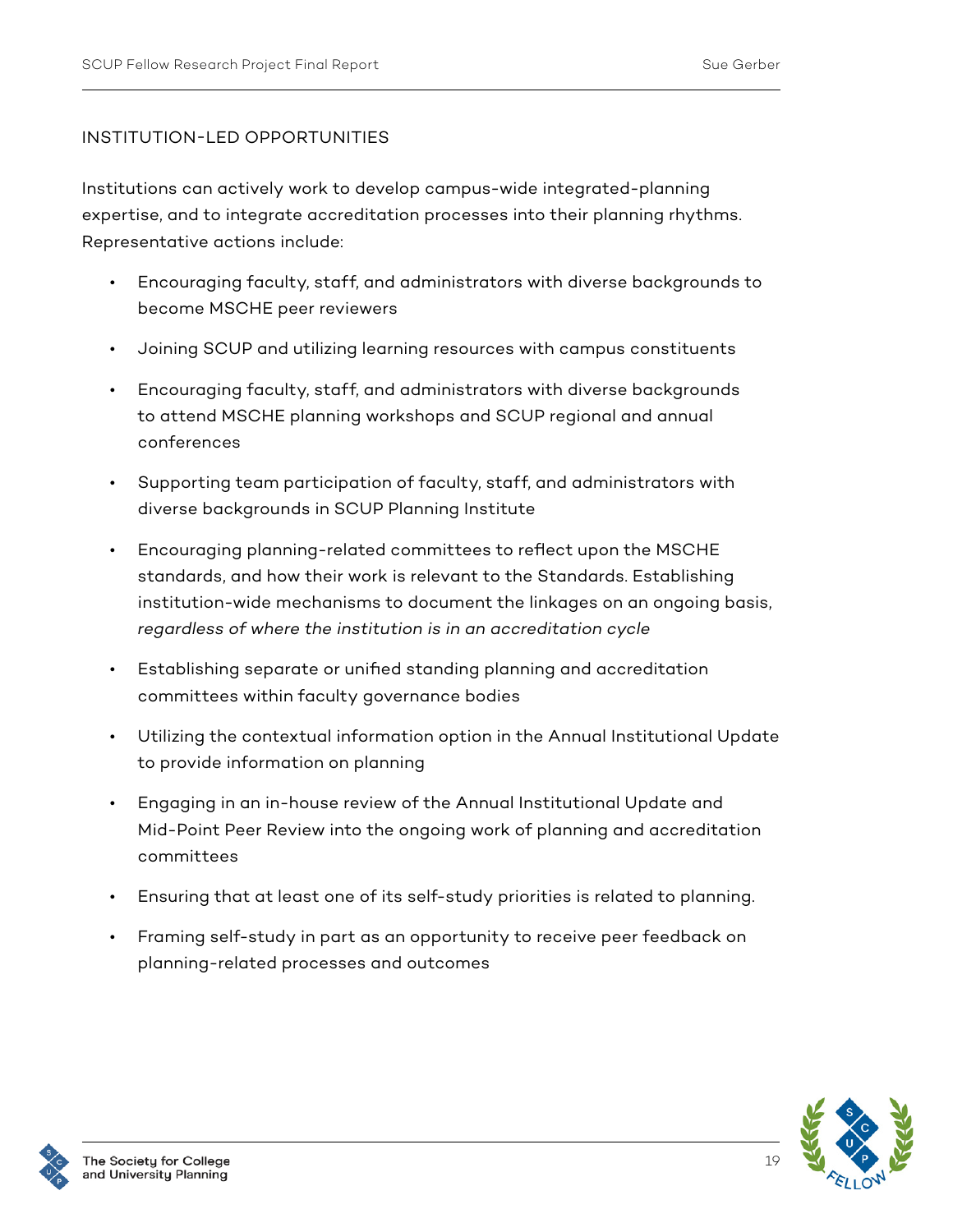#### MSCHE-LED OPPORTUNITIES

MSCHE can emphasize planning in its accreditation cycle and in professional development opportunities. Representative actions include:

- Increasing planning-related workshops, potentially partnering with leading organizations like SCUP
- Establishing a planning theme in conferences, town halls, and newsletters
- Enhancing peer review training to include focus on planning and its importance to all the standards
- Providing a virtual space for ALOs and Peer Reviewers to meet and share perspectives on planning, within the context of their institutions.
- Continuing to provide institutional examples of elements of self-study documents and expanding access beyond self-study institute
- Providing samples of artifacts contained in evidence inventories, possibly with descriptive annotations by member institutions
- Refining the priorities component of the self-study process by encouraging institutions to select at least one priority that is related to planning
- Enhancing the Annual Institutional Update to include reporting on aspects of planning
- Enhancing the peer review component of accreditation by allowing institutions to request peer feedback on specific topics, which would be addressed separate from the compliance component of a self-study review

#### SCUP-LED OPPORTUNITIES

SCUP can surface links to accreditation in its planning resources and development opportunities. Representative actions include:

- Encouraging accreditor-led and accreditation-related presentations at its planning conferences
- Explicitly mapping elements of planning workshops to accreditor standards



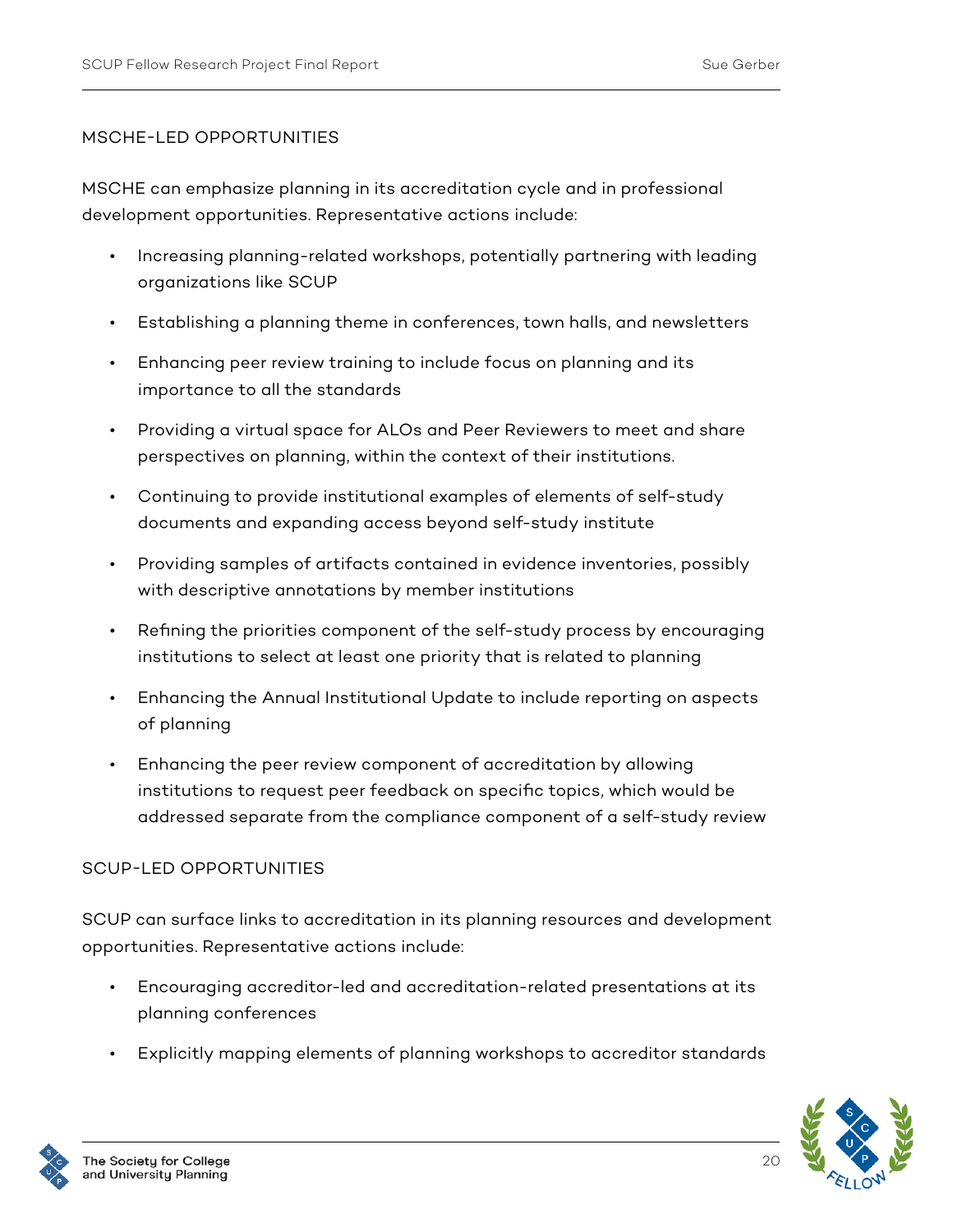- Partnering with MSCHE to offer tailored trainings for ALOs, Peer Reviewers, and/or Commissioners
- Establishing coffee-talk around topics such as the ways in which accreditation can be integrated into planning
- Providing resources and tools to assist in documenting planning processes

#### OPPORTUNITIES FOR A SCUP AND MSCHE PARTNERSHIP

In addition to these primarily self-contained actions, MSCHE and SCUP could combine their expertise to develop an integrated approach to professional development to assist institutions. Focusing specifically on the culture of planning, these customized professional development opportunities could be developed that take into account an institution's accreditation history. That is, institutions would utilize their self-study documents as a framework around which to understand the current state of planning and begin working toward their desired state.

For instance, an institution could use the self-study as a reference point and identify major changes that occurred since submission. This would provide the raw materials for a discussion related to how planning played a part in the changes, successes, challenges, and the like. Similarly, self-studies afford a treasure trove of information on committees. Descriptions of committees (how they were created, how membership was determined, how they interface with one another and other entities, the extent to which they are known on campus, the extent to which they are integrated into governance, etc.) can provide a launching point for the understanding of an institution's planning culture. Other elements common in self-studies that could serve as starting points for discussion include: plans, assessments, initiatives, policies, and communication practices.

Exercises could be developed around these elements and placed online to provide institutions with a menu of professional development resources. They could be packaged into a program offering varying levels of support and collaboration with others. Following is a sample description of a four-level professional development program.

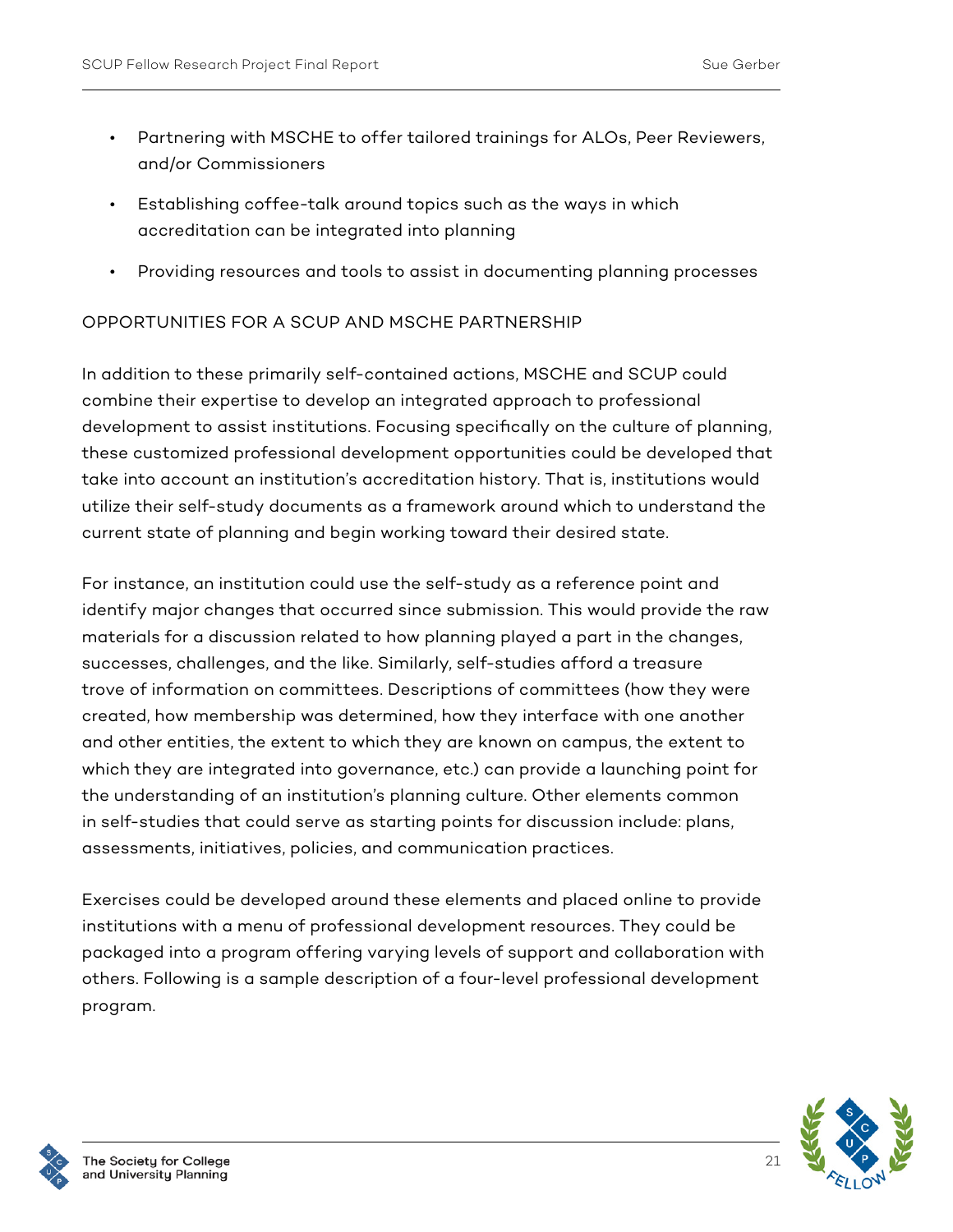#### CULTURE OF INTEGRATED PLANNING: PROFESSIONAL DEVELOPMENT PROGRAM OPTIONS

| Program<br>Component                                           | Level 1: Self-<br>Support, Single<br><b>Institution</b>                                                                                                                          | Level 2:<br><b>Asynchronous</b><br><b>Support, Single</b><br>Institution                                                                                                | Level 3:<br>Synchronous<br><b>Support, Single</b><br>Institution                                                                | Level 4:<br><b>Synchronous</b><br><b>Support, Multiple</b><br><b>Institutions</b>                                                                                                                                   |
|----------------------------------------------------------------|----------------------------------------------------------------------------------------------------------------------------------------------------------------------------------|-------------------------------------------------------------------------------------------------------------------------------------------------------------------------|---------------------------------------------------------------------------------------------------------------------------------|---------------------------------------------------------------------------------------------------------------------------------------------------------------------------------------------------------------------|
| Conduct<br><b>Discussion</b><br>Exercise (e.g.,<br>Committees) | Self-service<br>menu of<br>exercises, each<br>with resource<br>documents<br>including<br>directions<br>and guiding<br>questions.<br>Recording of<br>discussion is<br>encouraged. | Resource<br>documents<br>and guiding<br>questions are<br>tailored based<br>on preliminary<br>materials<br>provided by<br>the institution.<br>Discussion is<br>recorded. | <b>Discussion</b><br>moderated by<br>SCUP-certified<br>facilitators<br>(ALOs, Peer<br>Reviewers).<br>Discussion is<br>recorded. | <b>Discussion</b><br>moderated by<br>SCUP-certified<br>facilitators<br>(ALOs, Peer<br>Reviewers).<br>Discussion is<br>recorded.                                                                                     |
| Analyze<br><b>Discussion</b><br>& Determine<br>Actions(s)      | Resource<br>documents<br>with guiding<br>questions<br>to facilitate<br>analysis.                                                                                                 | Resource<br>documents<br>and guiding<br>questions are<br>tailored based<br>on review<br>of recorded<br>discussion.                                                      | Facilitated<br>discussion.<br>factoring<br>in review of<br>recorded<br>discussion.                                              | Facilitated<br>cross-<br>institutional<br>discussion is<br>conducted<br>among those<br>with like roles<br>(e.g., provosts,<br>ALOs, faculty).<br>Subsequent<br>within-<br>institution<br>facilitated<br>discussion. |
| Implement                                                      | Resource<br>documents with<br>templates for<br>logging actions<br>and reflections.                                                                                               | Resource<br>documents are<br>tailored based on<br>review of action<br>information<br>submitted by<br>institution.                                                       | Scheduled<br>check-ins with<br>facilitators.                                                                                    | Scheduled<br>check-ins with<br>facilitators.                                                                                                                                                                        |



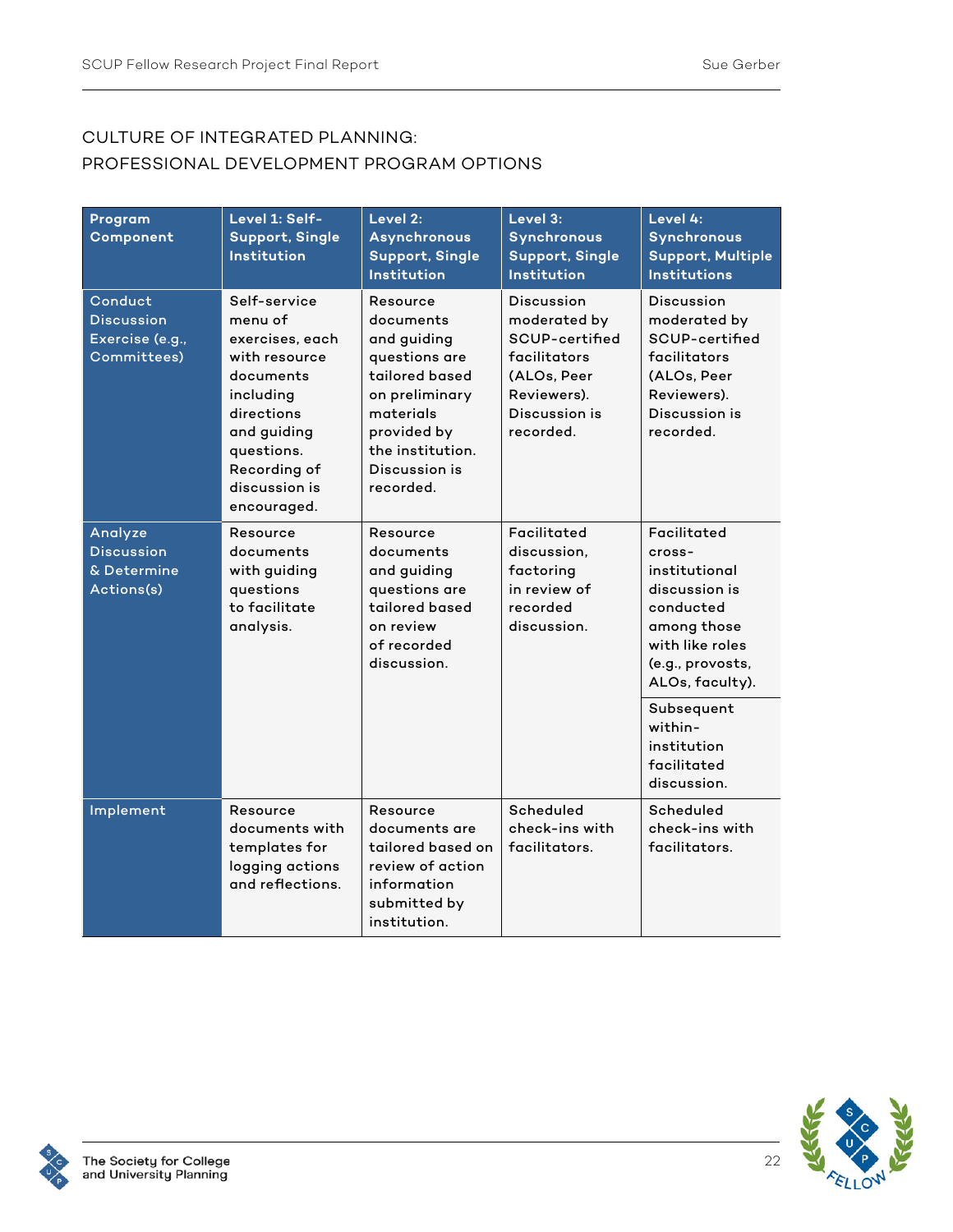| Program<br>Component                                                                                                                                                                                                                                                  | Level 1: Self-<br>Support, Single<br><b>Institution</b> | Level 2:<br>Asynchronous<br><b>Support, Single</b><br><b>Institution</b>                              | Level 3:<br>Synchronous<br><b>Support, Single</b><br><b>Institution</b>                                                        | Level 4:<br><b>Synchronous</b><br><b>Support, Multiple</b><br><b>Institutions</b>  |
|-----------------------------------------------------------------------------------------------------------------------------------------------------------------------------------------------------------------------------------------------------------------------|---------------------------------------------------------|-------------------------------------------------------------------------------------------------------|--------------------------------------------------------------------------------------------------------------------------------|------------------------------------------------------------------------------------|
| <b>Conduct Post-</b><br>Resource<br>Resource<br>Implementation<br>documents<br>documents are<br>Discussion of<br>with guiding<br>Learning<br>review of action<br>questions<br>to facilitate<br>information<br>submitted by<br>learning<br>discussion.<br>institution. | tailored based on                                       | Facilitated<br>discussion.                                                                            | Facilitated<br>cross-<br>institutional<br>discussion.                                                                          |                                                                                    |
|                                                                                                                                                                                                                                                                       |                                                         |                                                                                                       | Subsequent<br>within-<br>institution<br>facilitated<br>discussion.                                                             |                                                                                    |
| Continuation                                                                                                                                                                                                                                                          | Return to self-<br>service menu<br>and repeat.          | Receive<br>recommendation<br>for the next<br>exercise based<br>on review<br>of learning<br>documents. | Facilitated<br>discussion to<br>determine next<br>exercise OR on-<br>site consultation<br>to go deeper into<br>first exercise. | Follow-up<br>within-<br>institution<br>consultation to<br>determine next<br>steps. |

#### CONCLUSIONS

The purpose of this project was to examine the relationship between integrated planning and accreditation, utilizing the MSCHE as the case study accreditor. The intent was to develop recommendations that may be useful for member institutions, MSCHE, and SCUP.

The findings of this research indicate that integrated planning is central to MSCHE's expectations for institutions, and that the depth of these expectations is not consistently clear to or enacted by member institutions. That is, institutions could benefit from further developing integrated-planning competencies.

Analyses also found that accreditation can be a motivating factor for institutions, in part because it is seen to represent best practices in higher education. As such, there is an opportunity for MSCHE to promote professional development among member institutions. This research also suggests that benefit would be derived from professional development that is personalized and tailored to an institution's individual planning journey and consistent with the SCUP culture of integrated-

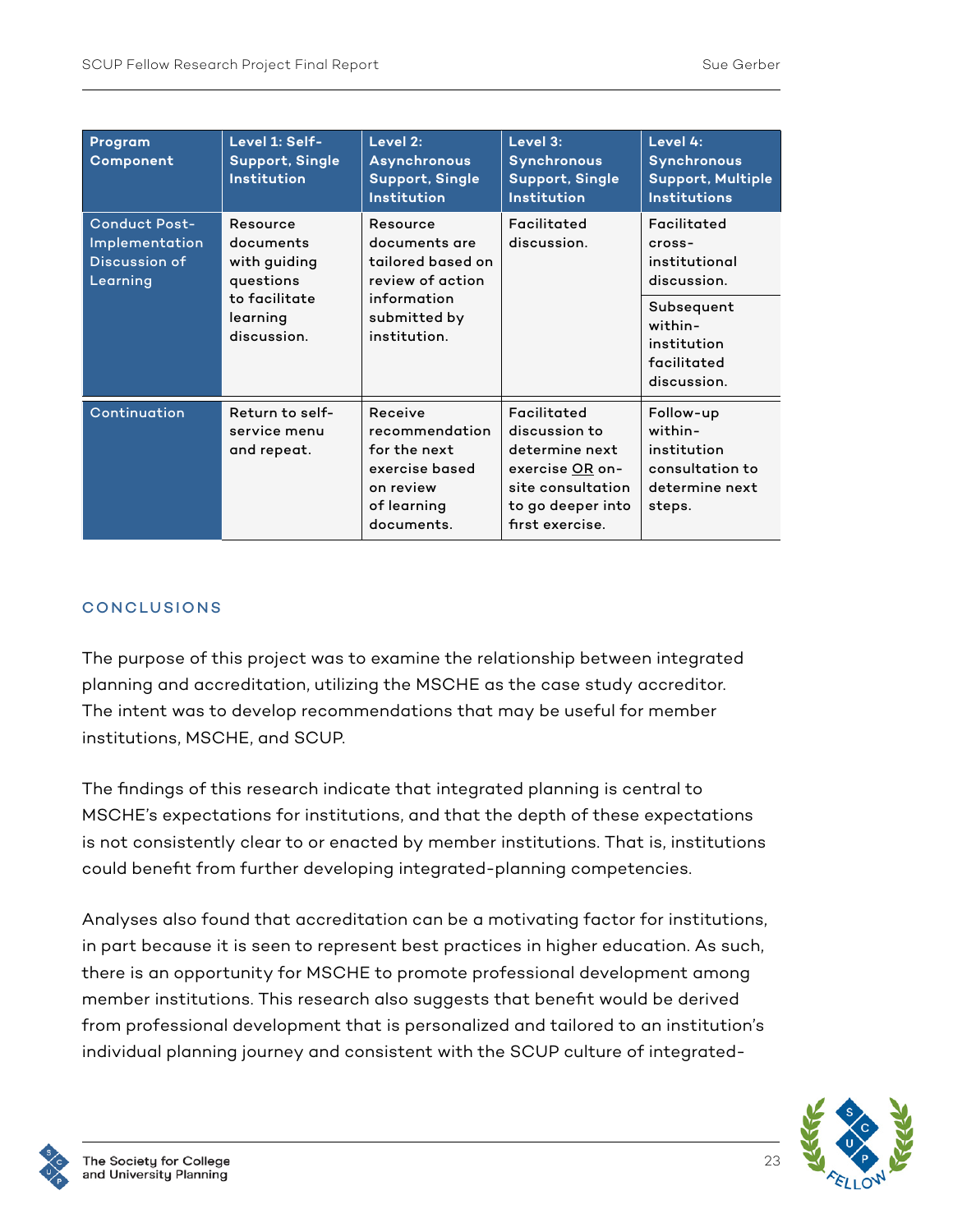planning model. Thus, a collaboration between SCUP and MSCHE could be of great benefit to member institutions.

Finally, it may be useful to continue this research to include other accreditors. A broader perspective, including analysis of similarities and differences across accreditors, could provide additional insight.



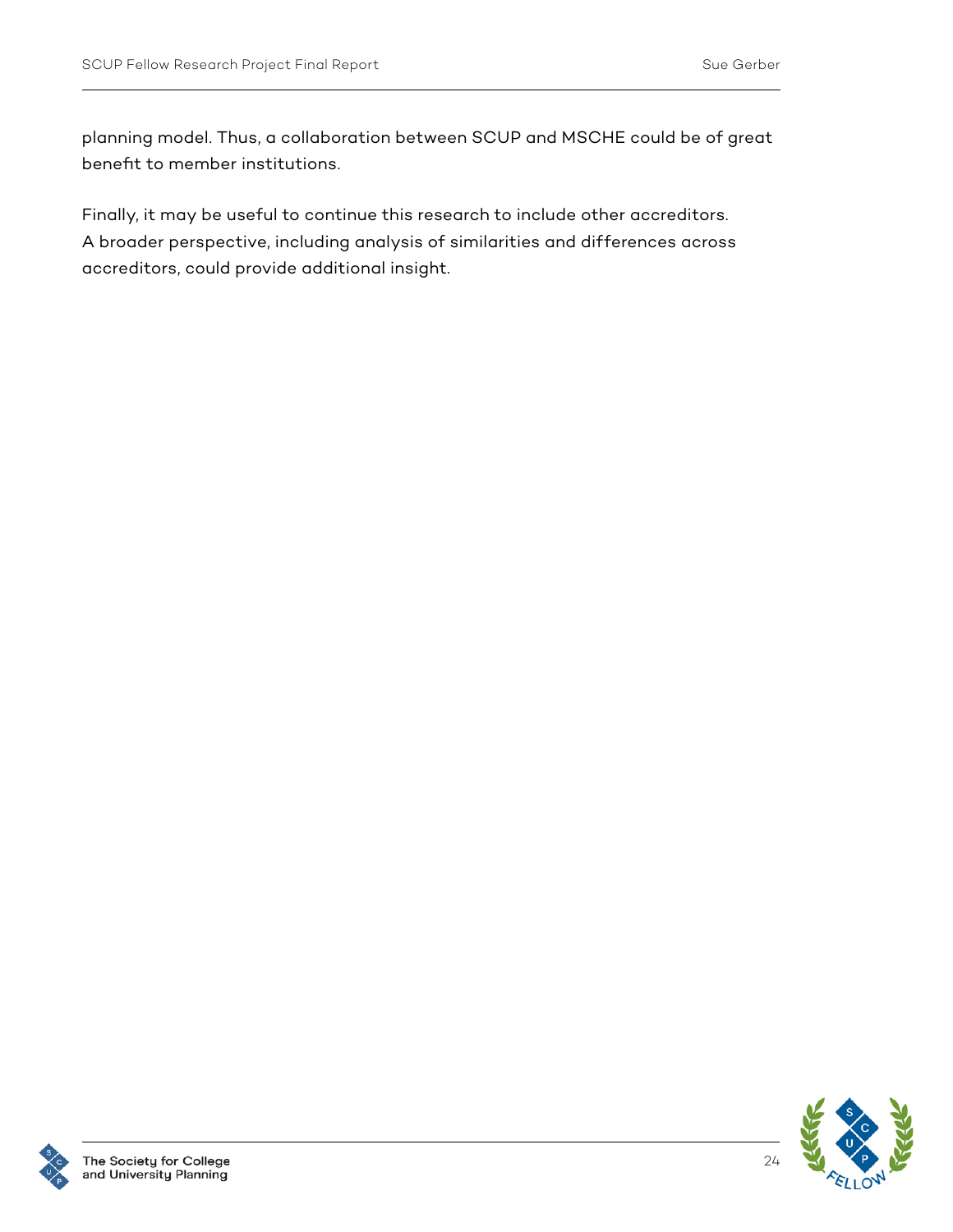### LAST WORDS

#### HOW DID YOUR SCUP COACHES SUPPORT YOU IN YOUR PROJECT?

I could not have asked for better coaches than Nicholas Santilli, the senior director of learning strategy at SCUP, and Lynn Priddy, president and CEO at Claremont Lincoln University. Both have wide-ranging experience with institutional planning and extensive involvement with institutional accreditors. They were incredibly giving of their time; equally adept at providing insightful commentary during our conference calls discussing the project in general and when responding to specific aspects of the report drafts. Throughout the process, they plucked me out of many a rabbit hole and moved me back on to an appropriate path to keep the project moving forward. I could not have completed this work without their support and guidance.

#### SUE'S SCUP COACHES



**Lynn Priddy, PhD,** serves as the president and CEO for Claremont Lincoln University (CLU), a graduate, non-profit institution focused on socially conscious education targeted to addressing complex equity, economic, social, and environmental challenges. Infused in CLU's degrees and certificates is a distinctive model of leadership and team-based public advocacy based on mindfulness, dialogue, collaboration, and change. Lynn brings 35 years of academic, accreditation, and administrative leadership to her role.



**Nicholas R. Santilli, PhD**, serves as the senior director for learning strategy for the Society for College and University Planning (SCUP). In this role, he drives the development of learning content for individual practitioners and institutions looking to build the professional competencies of their faculty and staff. He is also the lead for the SCUP Planning Institute, the premier professional development program to create institutional capacity for integrated planning in higher education.

*SCUP fellow coaches are volunteers who are experienced in an area of higher education or thought leadership that is aligned with the ultimate goals of the SCUP Fellow Research Project. They bring fresh perspectives and insights over the course of the fellowship year. We thank Sue Gerber's two SCUP coaches for their generosity of time and perspective.* 



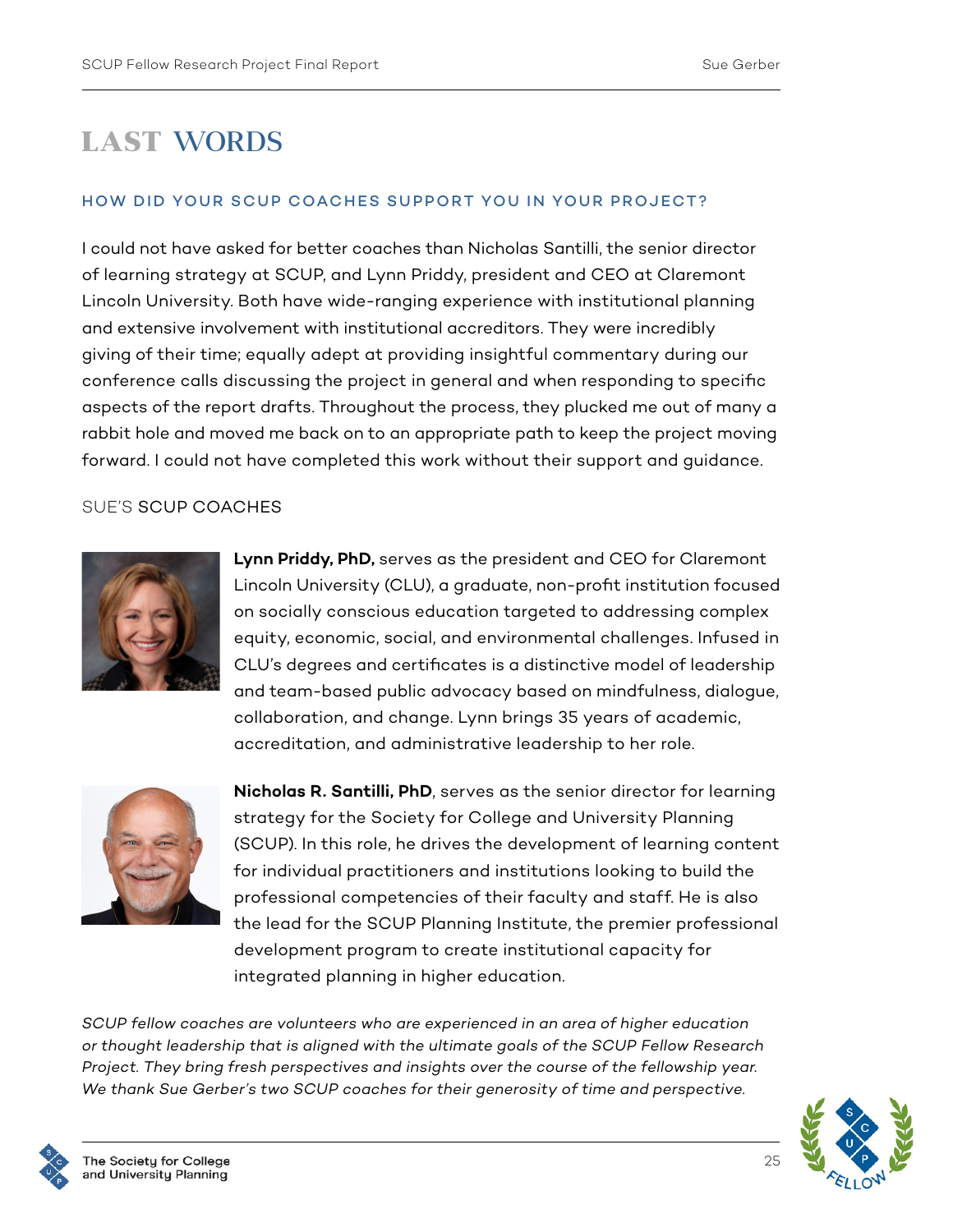## APPENDIX

#### **COMPONENTS OF AN INTEGRATED-PLANNING CULTURE**

| <b>Build-a-Plan Culture</b>                                                                                                                                                                        | Component      | <b>Integrated Planning Culture</b>                                                                                                                                                                                              |
|----------------------------------------------------------------------------------------------------------------------------------------------------------------------------------------------------|----------------|---------------------------------------------------------------------------------------------------------------------------------------------------------------------------------------------------------------------------------|
| Plans and planning are episodic, ad-<br>hoc, and short term in nature.                                                                                                                             | Sustainability | Plans and planning are an accepted<br>part of the institutional rhythm.<br>Planning is commonly accepted as<br>indispensable.                                                                                                   |
| The institution does not have plans<br>of varying horizons (immediate,<br>annual, strategic, long-range).<br>If these plans exist, they are not<br>executed, unaligned, or poorly<br>communicated. | Horizons       | The institution has plans of varying<br>horizons (immediate, annual,<br>strategic, long-range); these plans<br>are aligned and coordinated.                                                                                     |
| The planning culture is fragmented<br>or non-existent. There is a lack of<br>(or lack of buy-in for) direction,<br>alignment, and commitment.                                                      | Culture        | There is a planning culture and it<br>is high-impact; there is a robust<br>embrace of the three cultural<br>components of direction, alignment,<br>and commitment.                                                              |
| There is a damaged or non-existent<br>basis for building a planning<br>culture due to a breakdown in trust,<br>communication, and relationship-<br>building across institutional<br>boundaries.    | Relationships  | There are strong, ongoing<br>relationships across disparate<br>institutional boundaries.<br>Stakeholders welcome difference.                                                                                                    |
| Conflict is unchecked, undesirable,<br>harmful, and unresolved. There is a<br>lack of awareness that resolution is<br>possible.                                                                    | Conflict       | Conflict is normal, but there are<br>healthy approaches to resolution.                                                                                                                                                          |
| Stakeholders are uncommitted at<br>any level-rationally, emotionally,<br>or through effort-to integrated<br>planning.                                                                              | Commitment     | Stakeholders willingly commit-<br>rationally, emotionally, and through<br>effort-to integrated planning.                                                                                                                        |
| The institution is unaligned<br>vertically or horizontally. The<br>institutional vision is disconnected<br>from resource allocation.                                                               | Alignment      | The institution has healthy<br>processes, open communication, and<br>a "we're in it together" culture. The<br>institution is aligned vertically and<br>horizontally. The institutional vision<br>aligns to resource allocation. |
| Old power dominates and there is<br>an unawareness or opposition to<br>understanding or embracing new<br>power.                                                                                    | Power          | The institution understands,<br>embraces, and can negotiate both<br>old power and new power structures.                                                                                                                         |